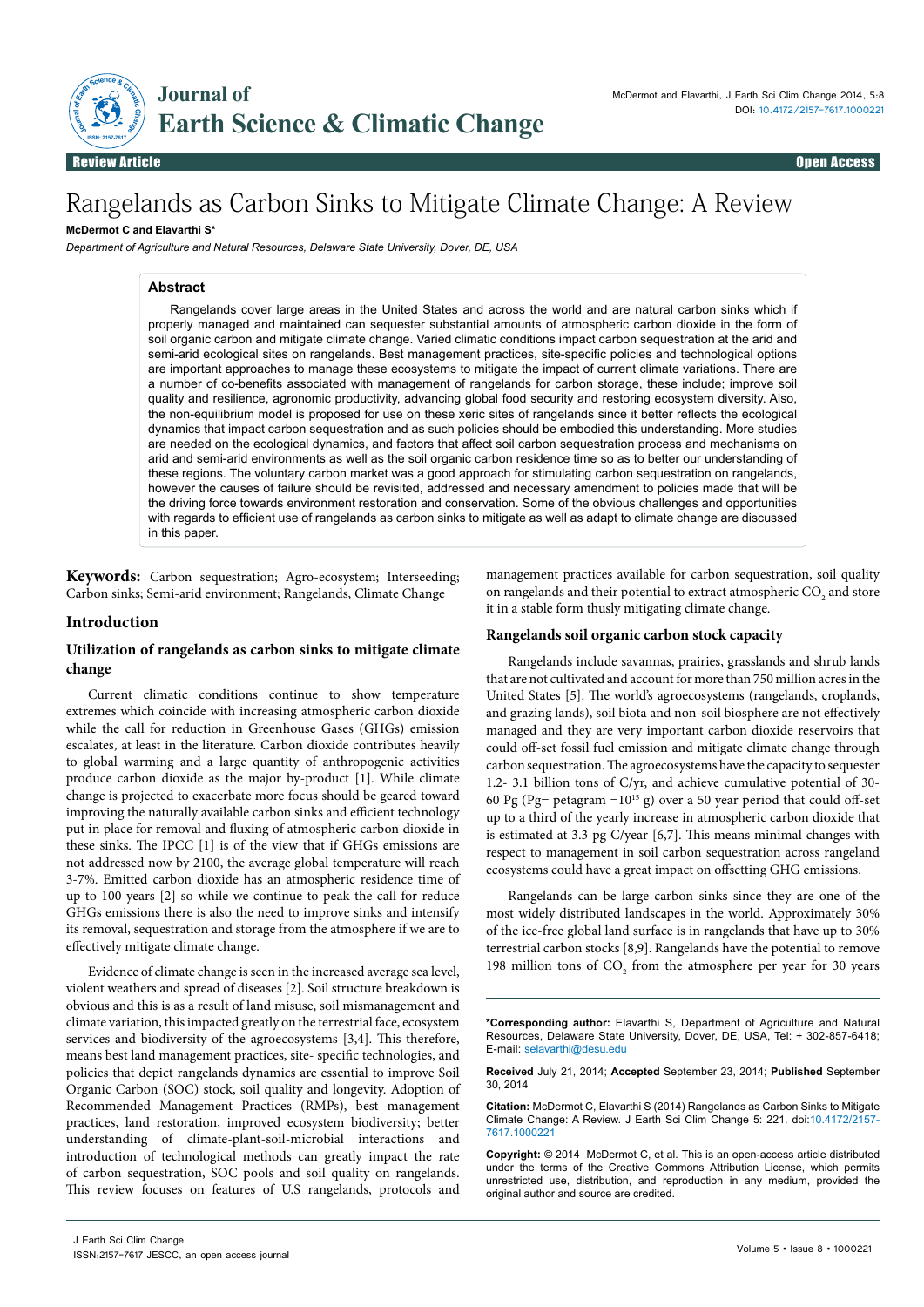and when saturation is achieved they could off-set 3.3%  $\mathrm{CO}_2$  emission in the U.S from fossil fuel [10,11]. Since reduction in anthropogenic greenhouse gases emission may not accomplish enough on its own, the need to sequester carbon already emitted to the atmosphere into stable forms is worth exploring and rangelands provide the most viable, ready to implement, environmentally friendly and costs effective way when compared to geologic and ocean sequestration [11].

## **Soil organic carbon pool**

Batjes [12] reported that the SOC pool is estimated at 2500 billion tons to 2-m depth and has been depleted considerably as a result of several soil degradation processes and due to conversion from natural to agricultural ecosystems. The SOC pool of agroecosystems is drained by some 25-75% depending on soil structure and holistic management practices being employed [6], hence management can achieve a lot on rangelands. Deforestation, biomass burning and soil erosion contribute heavily to reduction of SOC pool, creating a large carbon deficit [13]. The soil carbon debt is further exacerbated by practices including cultivation of peat lands, combustion of animal dung as domestic fuel and removal of crop residues that aggravate the loss of SOC [14].

The process of carbon sequestration on rangeland soils can increase the SOC concentration, enhance the SOC pool and off- set anthropogenic GHGs emissions. This does not only mitigate global temperature rise (each ton of carbon incorporated in the soils removes 3.67 tons atmospheric  $CO_2$ ) but also improve agronomic productivity, advance global food security and enhance soil resilience [6]. Climate change, particularly drought, may impact greatly on rangelands SOC pools, changing them from sinks to emission sources due to the xeric nature of the soils which directly affect the photosynthetic rates than total respiration rates [15]. Improved understanding of the processes and mechanisms that affect SOC dynamics on arid and mesic environments, coupled with land management and technology must be the focus for rangeland soils to accumulate and conserve carbon. The attention must be shift to breeding and growing drought tolerant plants with deep root system, growing leguminous crops, and more insight into microbial function and processes that impact carbon sequestration [16], so as to enhance the SOC pool, improve aggregation of soil particles, prevent erosion and increase ecosystem diversity in a changing climate. Soil C sequestration can be achieved by roots and hyphae as they have the ability to entangle soil particles, emplacing and releasing organic compounds that promote aggregation of particles  $[17]$ .

The carbon sequestration rates are usually determined by the carbon inputs and outputs net equilibrium, which are affected by management, production of Soil Organic Matter (SOM) and decomposition of organic matter by the soil organisms and climatic variation. The net rate of soil carbon sequestration and storage may increase if the microbial metabolic process and  $\mathrm{CO}_2$  production is lessen. However, biochemical recalcitrance (remnants of undecayed compounds that becomes less decomposable), chemical stabilization and physical protection of SOM by soil aggregates are three ways to counter the increase  $\mathrm{CO}_\mathrm{2}$  production [18].

Metric ton carbon dioxide equivalent  $(MTCO<sub>2</sub>e)$  is the standard measurement for the amount of  $\mathrm{CO}_2$  sequestered in the soil as SOC. Carbon sequestration rates are calculated using  $CO_2$  flux data also the dry combustion and  $\mathrm{CO}_2$  emission method or the more classical Walkley-Black chromic acid wet oxidation method are applicable [19]. However, different quantification methods are harnessed an d used, each of the Measurement, Monitoring and Verification (MMV)

methods may be applicable based on cost, suitability and ease of use for a national trading platform, hence, a rangeland soil carbon protocol methodology is once utilized that harness a combination of methods which may be placed along a conceptual spectrum, with high confidence levels (and expense) at one end and ease of use (and data coarseness) at the other end and a successful methodology lies between the two poles [20].

Soil carbon constitutes the SOC and Soil Inorganic Carbon (SIC). SOC is a dynamic group of compounds formed from carbon originally harvested from the atmosphere by plants via photosynthesis. SOC plays a pivotal role in nutrient cycles as it is a potent source of energy and growth in the plants. SIC is a product of mineral weathering usually in the form of carbonate, and not as responsive to management as SOC. The SOM has approximately 50% SOC, while soil microbial biomass carbon is about 1-3% of total soil carbon [21]. Rangeland soil accounts for approximately 90% of the carbon in comparison to the aboveground biomass [22]. Clay and iron greatly impact the soil organic carbon and reduce the bulky density of soils. SOM influences fertility, productivity and stability of the soil. Also, the water holding capacity, pH and soil temperature are buffered by SOM and SOC [23]. SOM increases the air spaces of soil pores and surface area, impacting positively on water and nutrients retention which is especially very important on US rangelands which experience less than 600 mm precipitation yearly [20]. Increasing the rate of processes that govern C sequestration will increase SOC pool resulting in a more fertile soil that promotes vegetation growth especially on arid and semi-arid ecological sites where the ecosystem dynamics is not well studied.

#### **Rangeland ecosystem dynamics**

Booker et al. [24] reported that rangeland management will achieve very little for carbon sequestration because the dynamics of rangelands are not well understood; and proposed and current carbon sequestration policies and grazing management recommendations in the United States are designed based on the equilibrium ecological model instead of the non-equilibrium model which better depicts rangeland ecosystem dynamics. Climate change greatly impact the soil structure and vegetation on agroecosystems, particularly at the arid and semi-arid regions where soil water is limited. Site-specific RMPs, Conservation Reserve Programs (CRPs), grazing management practices should contain protocols that address the ecosystem services and depict the dynamics of the ecosystem at different sites. More emphasis is put into management of croplands and improved pastures even with the unpredictable climate change, and some of these practices can be adapted to rangelands. The rangeland ecosystem dynamics must be addressed, improved and policy oriented if the soil and the nonsoil biosphere are to effectively act as carbon sinks [24]. Selective plant breeding and cultivation can be done in areas of rangelands that encounter severe soil stress, Integrated Nutrient Management (INM), soil amendment strategies (biochar), afforestation, restoration of degraded lands and adoption of site-specific RMPs are necessary to improve the SOC content and stabilize the soil structure at the xeric end of rangelands climate gradients.

Management in of itself cannot reliably increase carbon stock on arid and semi-arid rangelands. With improved knowledge of the ecological dynamics, ecological sites and distribution management can be more responsive, and to date, a site-specific predictive model is still not available [25]. Special consideration to ecological site and link to 'best fit' ecological model is deemed important so as to assess the carbon sequestration potential on rangelands [26]. Rangeland soils can effectively sequestrate carbon, if policies are consistent with the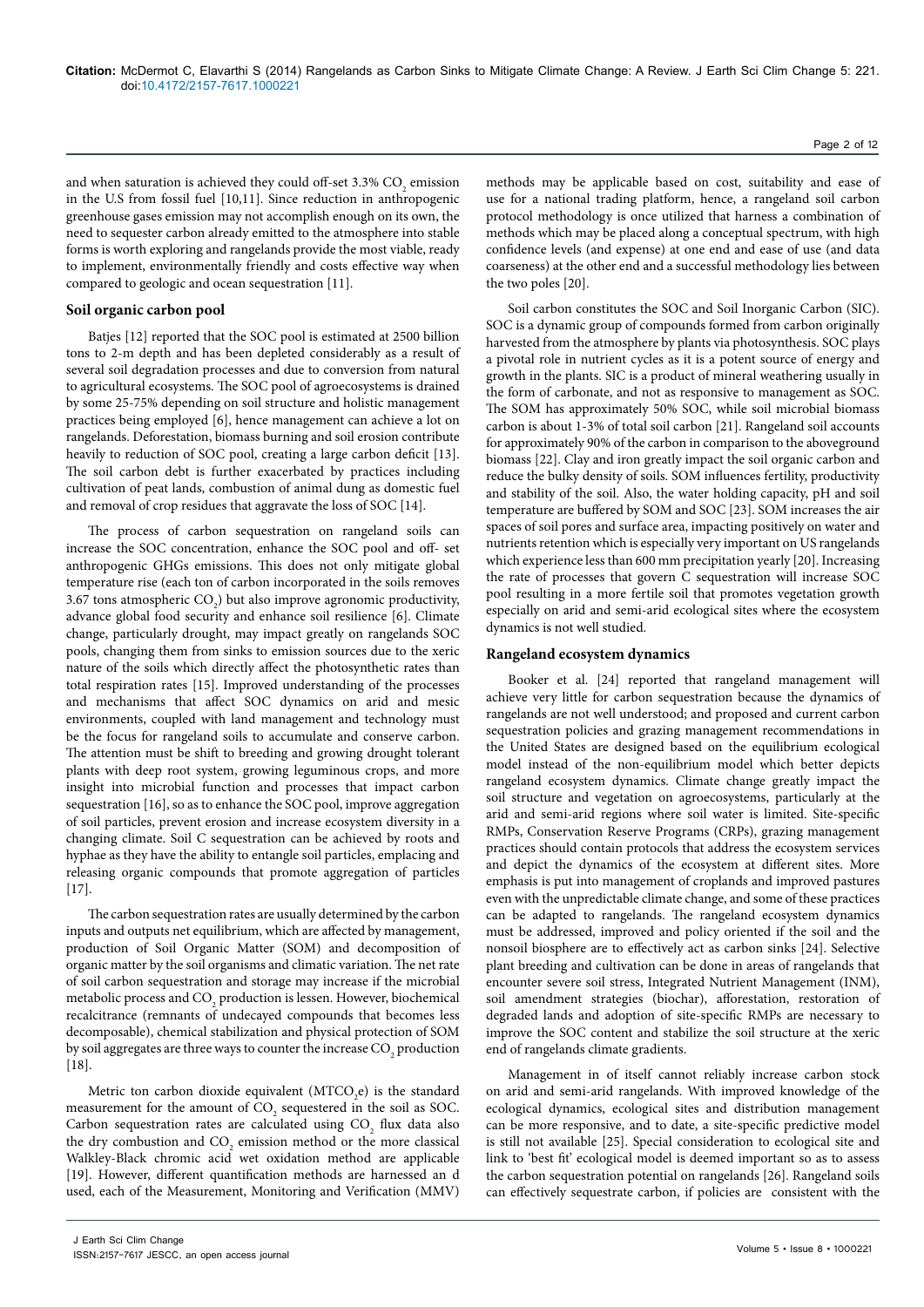ecological science of these landscapes, Booker et al. [24] elucidated four policy principles that should be implemented so as to remove monetary focus and replace rangeland conservation efforts: policy should (1) not require short-term explicit carbon counting (2) not assume that changes in management can create additional carbon sequestration (3) not use arid rangeland sequestration that is not consistent and verified to off-set emissions; and (4) should focus on conserving rangelands or reverting degraded agricultural lands to rangelands. Application of these principles to proposed rangeland carbon sequestration policies would shift the attention from focusing on annual fluxes and attain long-term protection, soil carbon conservation, and host of environmental and social benefits [24].

## **Carbon sequestration on rangelands: protocol and policy**

There is sufficient evidence of climate change and the effects are widespread. The 14 warmest years have been observed and all occurred since 1980, while the two hottest years on record were 1998 and 2005 [2]. As science continues to unleash a wealth of knowledge on climate change and increasing levels of GHGs, governments are yielding slowly to management practices and environmental restoration policies that will seek to develop carbon sinks and mitigate emissions of these pollutants.

In 1992, the first treaty was signed in Rio de Janeiro, Brazil, calling for the reduction of  $\mathrm{CO}_2$  and other GHGs by industrialized nations to 1990 levels by 2000 [2]. The proposal was not binding and as such was not met. The UN Framework Convention on Climate Change proposed the Kyoto protocol which was adopted in 1997 and enforced in 2005 [7]. The treaty required the industrialized nations to reduce their fossil fuel emissions by 5% below the 1990 levels by 2012 but developing countries were exception to the treaty. By 2011, the protocol was signed and ratified by 191 states except the U.S. The U. S was required to reduce its GHGs emissions to 93% of the 1990 levels which had increased to about 18% since. Then in 1998, the U. S. along with 106 nations agreed to begin implementation of the Kyoto protocol. The protocol was revised in Bonn in July 2001 comprising of two new clauses relevant to SOC sequestration:

- 1) Countries are allowed to subtract certain increases from their industrial C emissions if C was sequestered in 'sinks' such as forest and soils; and
- 2) Trading of emission allowances that can reduce abatement costs was also allowed. Providing that standard procedures were verified to assess the rate of SOC sequestration and cumulative magnitude. The UNFCCC/Kyoto Protocol recognizes soil carbon sinks.

Following the revision of the Kyoto Protocol, the 'clean skies and global change' initiatives along with two voluntary alternatives to the Protocol were announced by President Bush:

1) "We look for ways to increase the amount of carbon stored by the American farms and forests through strong conservation title in the Farm Bill" (President Bush, 14 February 2002)

2) There subsists a room for "sequestration of GHGs in agricultural and forestry sinks" (Economic report to the U.S. Congress, 2002).

Rangeland management can achieve a lot for carbon sequestration making them attractive carbon sinks, and as such identifying and implementing policy instruments should not be disregarded in an attempt to do so. Restoration of degraded soil and ecosystems as well

J Earth Sci Clim Change

ISSN:2157-7617 JESCC, an open access journal

as increasing the SOC pool must not be ignored from a global policy perspective; it's just being environmentally friendly. Not only that these sinks will filter the excess CO<sub>2</sub> in the atmosphere but also increase soil structure, agricultural productivity and resilience while mitigating climate change. The Clean Development Mechanism (CDM, Article 12), emission trading (Article 17) or joint implementation activities (Article 6) of the Kyoto Protocol may also provide entrustment in SOC sequestration.

In 2003, the Chicago Climate Exchange (CCX) trading program, which was the world's largest rangeland soil carbon offset program, was introduced [2,25]. The aim of the program was to give air pollution credits to firms that exceed emission-reduction goals. A minimum of 5 year contractual commitment was required by rangeland project managers, and nondegraded and previously degraded rangelands were also eligible for carbon sequestration projects if they adapt improved grazing management practices: light to moderated stocking rates, appropriate distribution, proper season of use, and rapid drought response systems on rangelands [26]. An independent CCX-authorized verifier also conducts in-field inspections at least once per year to ensure policy practices are met.

Modification of existing land conservation programs to include SOC management is currently attracting attention among researchers and policy makers [27]. Many of these amendments have been discussed in the literature, inclusive of studies on lands enrolled in the CRP and facts sheets issued by the Conservation Innovation Grant program and the Conservation of Private Grazing Land initiative as reviewed by Schuman et al. [8]. With better understanding of why rangeland owners participated in existing conservation programs as well as implementation of conservation practices may provide insight for identifying features that will attract the interest in carbon sequestration [27].

Some policies and most proposals for the cap-and-trade and payment for environmental services offer incentives for increasing the average carbon flux annually from the atmosphere to soils through management changes. However, it is difficult to sequestrate carbon at the xeric end of rangelands and as such insignificant and in some cases negative net carbon flux is likely even if we assume that management practices can increase terrestrial carbon sequestration [27]. The four policy principles reported on for rangeland ecosystem dynamics for carbon sequestration on arid U.S. rangelands that would make them modern rangeland ecology were proposed in acknowledgement of the deficient at these sites.

## **Rangeland carbon credit and carbon offset**

Carbon fluxes on rangelands are influenced by several factors such as precipitation, temperature, vegetation and soil properties that can counter frequently used and well-understood management practices, as such, focus on offset projects that target the management of lands to soil carbon storage is necessary. Development of cost effective carbon sequestration projects that are dependent upon, accounting for, and managing the uncertainty inherent in rangeland ecosystems and projects is also necessary [25].

A Sustainably Managed Rangeland Soil Carbon Sequestration Offset Project protocol was initiated by the CCX in 2009 which required a long term (minimum 5 years), legally binding commitment that explained management practices which increases soil carbon stocks on Rangelands in specific geographic areas to management. The project aimed at increasing soil carbon stocks through practices that identify

Page 3 of 12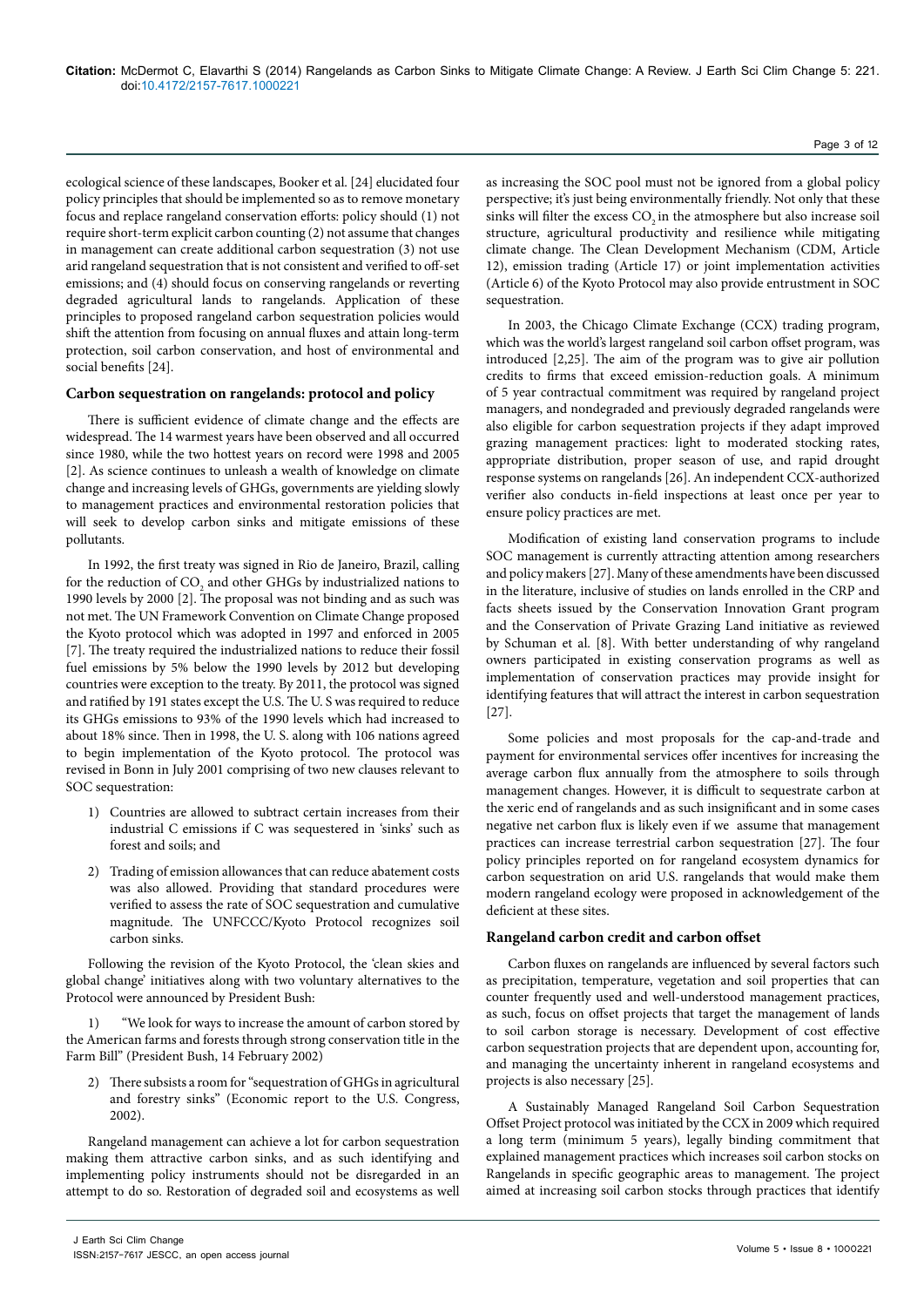and accommodate periods of grazing, ensure sustainable forageanimal balance and provides for a contingency plan for management during drought. Having recognized that actual carbon sequestration on rangelands varies with management practices, ecological sites, and climate conditions, as part of a conservative approximation of the mean soil carbon uptake, CCX established the Offset issuance rates which are discounted from the mean of the range of the soil carbon sequestration values.

20% of the offsets earned by each CCX rangeland soil project was placed in a Soil Carbon Reserve Pool account as a precaution against reversal in carbon sequestration due to failure to follow contractual management practices and/or drought occurrence but shall remain the property of the project owner(s) upon satisfaction of the five year agreement [28]. The CCX reserved the right to prohibit project owners from future participation if they failed to conform to the practices specified in the contractual agreement. An agent called the Offset Aggregator is responsible for combining and forming a larger trading unit for project owners involving less than 10,000 metric tons of CO<sub>2</sub> per year.

De Steiguer et al. [25] reported on a study in Wyoming that examined the costs of creating offset credits on a 40, 000-acre cow/calf operation through a variety of practices such as sagebrush thinning, alfalfa interseeding, movement of cattle from sensitive grazing areas during the summer and fencing. The findings showed that, over a 20 year period, carbon credits could attract a cost between \$8 and \$17 per  $\mathrm{MTCO}_2$ e which would make rangelands compete favorably with croplands and forest lands for sale of carbon credits. However, CCX offset credit prices as of 2008, were lowest of all times, ranging from below \$1 to above \$5 per  $TCO<sub>2</sub>$ e.

De Steiguer et al. [25] also highlighted another study of carbon sequestration on semi-arid state-owned rangelands in Arizona in which a simulation of range management conditions was done for 12 different soil profiles. The results indicated that some semi-arid rangeland soils could provide economic opportunities seeing that the soils could be candidates for carbon offsets management.

## **Private land management incentivization**

Approximately 254 million acres (100 million ha) of private grazing lands are in the U.S. having the capability to store an additional 60 million tons of C (220 MTCO<sub>2</sub> e) per annum [25]. While conventional conservation programs aimed at preserving the soil structure and maintaining the ecosystem, carbon sequestration practices may be integrated or potentially amend these programs to improve the SOC content and maximize the soil carbon storage potential. Rangeland management policy for C sequestration practices should educate and incentivize private rangeland owners of the environmental benefits that are associated with increasing the SOC pool.

 A current study of private rangeland owners from Utah showed little interest (37%) for potential participation in a carbon sequestration program if it should be initiated, taking into consideration its climate and financial gains associated [27]. The lacking in interest for participation in the program was explained to be as result of little knowledge of soils ability to act as a carbon reserves through enhanced carbon sequestration by improving the rangeland biospheres. Cook and Ma [27] added that special emphasis is needed to develop innovative strategies that will actively communicate the C sequestration process with rangeland owners as well as ways of making land management more attractive.

To further incentivize agricultural and private landowners to management of their lands in an effort to mitigate climate change through C sequestration, the Chicago Climate Exchange (CCX) carbon market was developed in 2008. This was program that allowed ranchers to participate in a voluntary carbon market through generating, trading and selling carbon credits. Thus, in 2009 the CCX Sustainably Managed Rangeland Soil Sequestration Offset Protocol too effect and the Trigg family enrolled some 50,000 acres of rugged rangelands and earned \$90,000 after selling the carbon credits generated to an energy company in Texas [29]. The Trigg family was also the first rancher in the state to register and sell credits from state-owned land. Since some ranchers were not familiar with the details of the carbon sequestration process, monetary incentive was unattractive and they were more in support of the co-benefits associated with management [30,31]. Albeit, the program is no longer active [29], we have seen where its economic benefits can be of importance to rangeland owners who are considering transitioning rangelands into carbon dioxide sinks and to part take in carbon markets if they should be re-initiated in the future.

Incentivization through Payment for Ecosystems Services (PESs) is another market-based avenue that could indemnify land managers for environmental management and protection through soil conservation and ecosystem restoration while enhancing the carbon stock [32]. Sommerville et al. [33] added that a PES implementation framework is needed to form that vital element in creating positive incentives that will influence decision making behavior. Also, an ecological function subject to trade, establishment of standard units of exchange, and a supply-demand and intermediation flows between those who sell and buy ecosystem services are some characteristic features that must be addressed for economically rewarding resource management through PESs [34].

In addition, US government policies are increasingly more conservation-direct as it relates to private rangeland management, this is largely supported by programs in the 2002 Farm Bill [16], which include the (1) "Conservation of Private Grazing Land Program, (2) Conservation Security Program, (3) Environmental Quality Incentives Program, (4) Grassland Reserve Program, (5) Wildlife Habitat Incentives Program and (6) Wetlands Reserve Program, "however, these programs were more so forms of pecuniary incentives but can be modified to increase C sequestration interest with best management practices.

# **Land Management Practices- Current and Proposed**

# **Grazing management practices**

The literature explains grazing to be one of the management practices that aid in the physical break down, increase rate of residual plant material decomposition and soil incorporation, hence, restoration of badly degraded rangeland soils [16]. The group summarizes the effects of different management practices on SOC sequestration rates on rangelands across ecosystems. They focused mainly on grazing, nitrogen fertilization, legume interseeding and restoration practices in different locations and how they impact SOC sequestration rates with time. Several other studies have shown that grazing intensity and frequency may impact greatly on carbon storage in some areas on rangelands, albeit the effects are usually difficult to foretell and often times inconsistent due to opposition from abiotic factors.

 Heavy and continuous cattle grazing have deteriorated grasslands over many years resulting in severe soil disturbance [16,24]. In some cases, short term light or heavy grazing induced changes in plant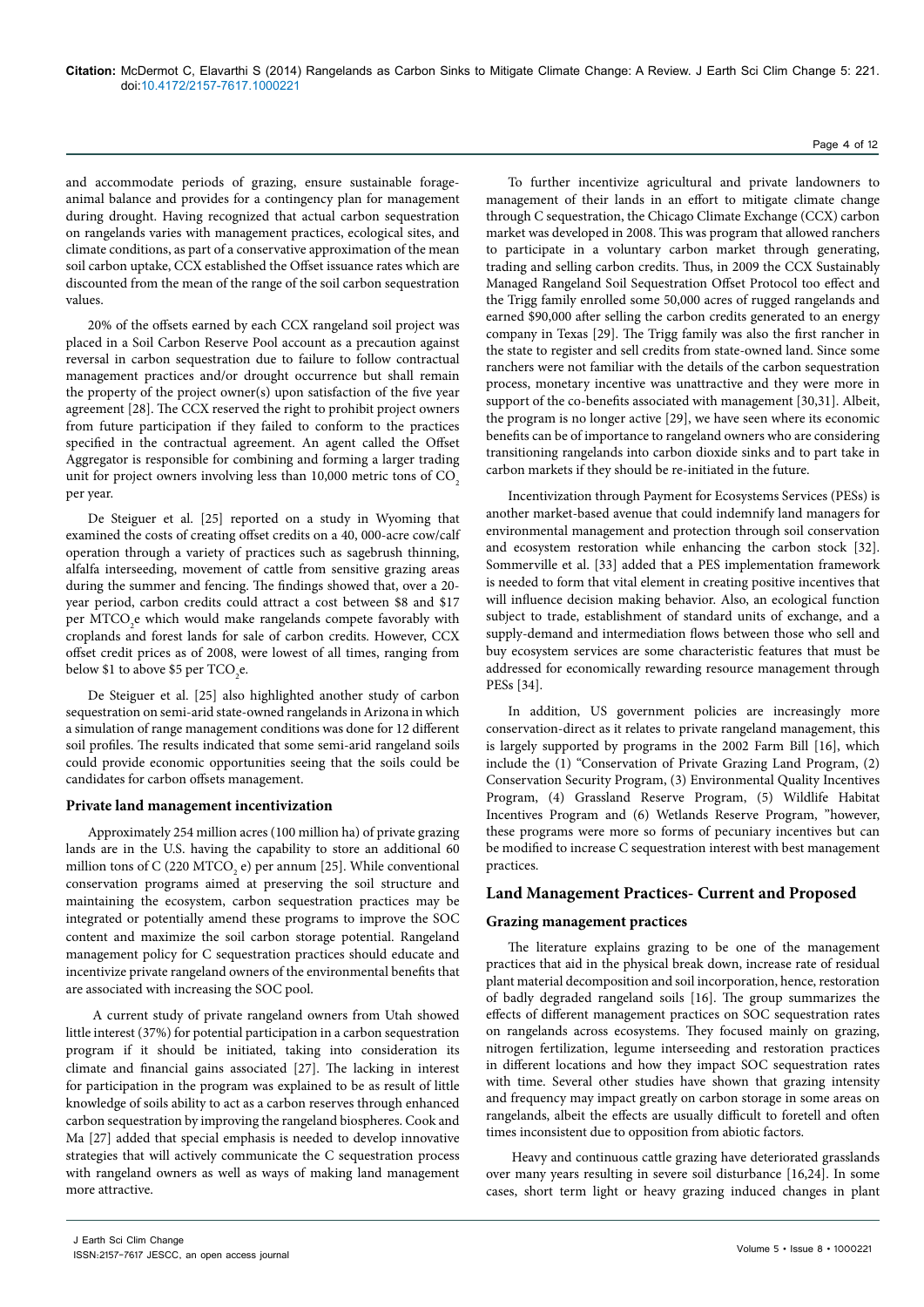species composition contributes to increase in SOC content [16]. The group highlighted an example during a grazing season where moderate and heavy stocking rates were employed in a shortgrass steppe and a northern mixed-grass prairie. The results showed a modified plant community composition where the proportion of cool-season (C3) perennial grasses were reduced while an increased in the predominant warm season (C4) perennial grass, blue grama population was observed and a reduction in the production potential of rangelands by up to 33%, but increases the SOC because there was greater transfer of carbon to belowground plant parts in blue grama.

In an attempt to discuss the effects of management on SOC sequestration, Derner et al. [16] highlighted a study where estimated increases in soil C sequestration rates of 0.12 Mg C ha<sup>-1</sup>yr<sup>-1</sup> (108.78 lbs ac $1}$  yr $^1$ ) and 0.07 Mg C ha $\rm ^1yr^+$  (63.46 lbs ac $\rm ^1$  yr $\rm ^1)$  in the soil surface 30 cm were observed when subjected to grazing at moderate and heavy stocking rates respectively in a shortgrass steppe compared to adjacent non-grazed exclosures. Increase in SOC was also observed during light or heavy stocking rates in northern mixed-prairie (0.30 Mg C ha<sup>-1</sup>yr<sup>-1</sup> or  $271.96$  lbs ac<sup>-1</sup> yr<sup>-1</sup>) while rotationally-deferred grazing, short-duration rotational grazing and continuous season-long grazing at heavy stocking rates, did not affect carbon sequestration in a northern mixed-grass prairie. This variation in SOC sequestration hints to the complexity of interaction of management and environmental conditions. Schuman et al. [35] reported that severe drought and heavy grazing can culminate significant deficits in SOC that was previously stored, and also shift the microbial community resulting in further losses in soil C. This means more emphasis must be concentrated on addressing the interaction of management and the environment.

Booker et al. [24] explain that much of the focus to increase carbon sequestration on rangelands is geared towards grazing management yet the effects on carbon cycling are usually unpredictable. They reason that abiotic factors often times dominate the natural processes such as grazing on arid rangelands because the ecological sites are usually not well understood and underrepresented in grazing studies, and this accounts for the variability observed in SOC sequestration rates. As a result, manipulating grazing systems on the abiotically-controlled non-equilibrium arid systems of the rangelands in the US will not give rise to significant carbon sequestration or stocking [36], but more so impacting on vegetation state transitions.

Booker et al. [24] supported the idea that grazing on a particular ecological site may influence increasing growth of woody plants such as shrubs, which may positively impact the carbon dynamics. This is because shrub growth can sequester more carbon in woody material that lingers for longer time in the soil compared to herbaceous plants [37]; however, this is dependent upon the ecological site and the grazing system employed [24]. The absence of water in rangeland soils at the xeric end of the climatic gradients with heavy grazing can give rise to the growth of woody shrubs while the presence of water coupled with light grazing can contribute to increase woody shrubs density [24]. In addition, they found that organic carbon is suggested to be better retained in drier regions compared to wetter regions because the latter regions are prone to oxidative carbon losses owing to the increase woody vegetation density. Also, with increased growth of woody shrubs, grass population may reduce, as a result of root competition and shading, giving rise to soil exposure and deterioration which could mean loss in soil carbon stock. Attempting to strike an ecological diversity balance in species composition in these regions by manipulating the woody vegetation density and grass growth through grazing management practices, where possible, together with a better understanding of vegetation state transition, can have tremendous effect on soil carbon stock, thus, making the soil more resilient to climate change.

After the Trigg family enrolled some acres of badly degraded rangelands in the CCX program, they decided to restore the soil via a transition to holistic management practices (HMPs) [29], which were in alignment with the CCX Rangeland Offset Protocol [28], since prior grazing management practices yielded little carbon. They did HM courses and got technical and financial support through the USDA, Natural resources Conservation Services (NRCS) and Environmental Quality Incentives Program (EQIP). Their biggest challenge was modifying the location and grazing pattern of the cattle especially if they were subjected to extensive grazing for long periods. With the support of a grazing management consultant, they organized the pasture into management areas based on ease of movement and terrain, reduced the size of the paddocks to attain the infrastructure for rotational stocking and reduced stocking periods. The result of implementation of rotational stocking, planning and documenting activities was improved vegetation and more resilient grasses, and better distribution of perennial shrubs thus, contributing to better soil water usage and reduced erosion.

# **Nitrogen fertilization**

In a review, Derner et al. [16] use previous field study results to show that sufficient nitrogen input can increase production and water use efficiency, since rangelands are usually deficient in nitrogen. Management practices using Tall grass prairie and CRP on Kansas, Wyoming and Saskatchewan rangelands have yielded increase soil C sequestration rates of 1.6 Mg C ha<sup>-1</sup>yr<sup>-1</sup>, 0.41 to 1.16 Mg C ha<sup>-1</sup>yr<sup>-1</sup>, and 5.4 to 9.3 Mg C ha<sup>-1</sup>yr<sup>-1</sup> respectively. In another study in Oklahoma, SOC changes on "WW-Spar" Old World bluestem pastures were even greater after five years of annual intermediate N fertilizer application. Although nitrogen input supports increase SOC sequestration, the benefit is offset by  $CO_2$  and  $N_2O$  emissions and  $CH_4$  uptake in soils during the application process, this is more so evident for croplands. Fertilization can be costly and as such this is not a permanent method for improving the soil quality on rangelands but an intermediate step to achieve good soil structure that will be more resilient to climate changes in years to come.

## **Legumes interseeding**

As a result of nitrogen application drawback, the thought of nitrogen fixing legumes on rangelands has been a matter of discussion by researchers for many years as an alternative method to nitrogen inputs [16]. The group highlighted interseeding studies of some alfalfa species that significantly increased the total soil nitrogen, forage quality and aboveground production which was parallel with increases in SOC sequestration. This group also reported increases in SOC by 4% to 17% across three post-interseeding dates (3-, 14- and 36 years) using yellow-flowered alfalfa into a northern-mixed prairie resulting in C sequestration rates of 1.56, 0.65 and 0.33 Mg C ha<sup>-1</sup>yr<sup>-1</sup> respectively, and no evidence of increase in emissions of GHG  $N_2O$  as a result of the interseeding.

## **Degraded lands restoration**

Restoration of badly degraded rangelands soils (and ecosystems) that were formerly under cultivation, mining, depletion of woody vegetation and restoring soil stability with permanent vegetation is another area of management that needs urgent attention and has a high potential to sequestrating soil carbon. Reports on field studies have shown that cultivation of rangeland soils have significantly reduce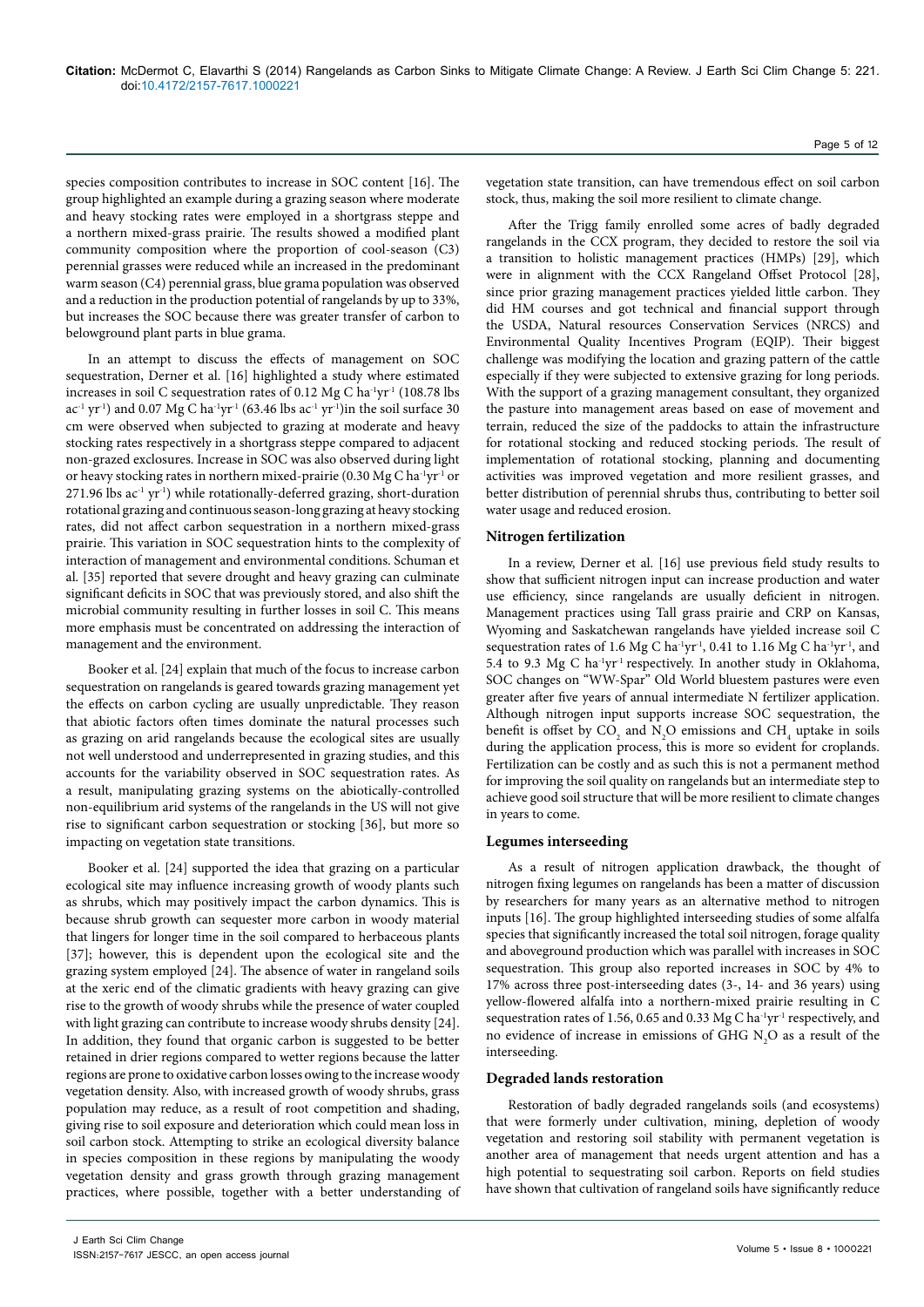SOC in the upper surface of the soil horizon when compared to native rangelands. Derner et al. [16] used the following examples where a 62% reduction in SOC in the upper 15 cm was observed over 60 years when shortgrass steppe soils were cultivated, and upon abandoning cultivation without re-establishing vegetation showed an increase 20% SOC in the upper surface after 50 years, and since these soils only contained 67% of the SOC found in native shortgrass steppe, hints to the capability of these degrade soils to sequester C. Derner et al. [16] cited an example of Post and Kwon [38] where they reported an average increase of 0.33 Mg C ha<sup>-1</sup>yr<sup>-1</sup> (299 lbs ac<sup>-1</sup> yr<sup>-1</sup>).

Since most of these lands have lost a great deal of the SOC stock, the CRP is a recommended judicious land use practice that has been effective in the enhancement of SOC pool and reducing sediment load [7]. Employment of this program estimated SOC sequestration rates of 600-1000 kg C/ha/year [39], while other reports highlighted consistent increase in SOC content on ploys set aside on the grass ley system. Derner et al. [16] reported on another field study where adoption of CRP on degraded semi-arid savanna rangelands in Texas, Kansas and Nebraska resulted in a SOC sequestration rate of 0.8 to 1.1 Mg C ha- $\rm ^1yr$   $\rm ^1(725.22$  to 997.17  $\rm 1bs$  ac $\rm ^1yr$   $\rm ^1)$  and an average 0.9 Mg C ha $\rm ^1yr$   $\rm ^1$  from Texas to North Dakota.

Albeit a mere 2.3 M ha of the land was allowed for surface coal mining in the US between 1977 and 2001 [40], it is important to restore these soils because of the soil salvage processes (collection of the two surface profiles) that support high rates of SOC sequestration capability due to dilution of the SOC pool when SOM rich surface horizons mix with subsoil horizons consisting of lower SOM content [16]. The group explained that mined soils have a SOC sequestration potential similar to marginal, highly erodible croplands restored to grasslands. The soil quality diminishes greatly for stored mine soils since the rate of organic matter degradation/decomposition enhances, likewise increase loss of plant residue inputs and general loss of microbial functions. Increases in SOC of about 400% over a 30 year period on reclaimed mine soils (0-15 cm depth) in Wyoming.

Many reports have shown increases in soil carbon storage on marginal agricultural lands to grasslands by way of restoring some of the carbon lost via soil erosion and tillage as a result of years of soil disturbance. While plants are the main source of adding carbon to the terrestrial environment, much of the available studies focus on revegetation and vegetation manipulation of these marginal agricultural lands to grasslands and little attention is given to restoring degraded rangelands [41,42]. Removal of some invasive species (e.g. cheat grass) associated with increase fire tendency, and organic amendment (manure and compost) are consideration that may enhance soil and carbon storage respectively [24]. Again these applications are not studied at the more arid end of the spectrum, and may not be practical either.

## **Soil erosion**

In the US some estimated 15 MMT of soil carbon is added to the atmosphere yearly as a result of water erosion [43]. However, soil erosion also resulted from natural processes, poor grazing practices, construction, cultivation, and other management practices that reduce the net soil carbon stock to an elevated atmospheric carbon flux [24]. The extent of soil erosion is dependent on primary factors such as vegetation cover, vegetation residue, soil type, slope and precipitation that can be maneuver by monitoring grazing intensity [44]. Residual dry matter has been utilized by many natural resource protection programs as an indicator for the appropriate amount of livestock impact, since it has been found to be a key factor in retaining SOC on croplands [45]. Also, current studies on croplands indicate that erosion can function as a carbon sink in some cases [46,47].

Accelerated soil erosion is the most severe degradative process, it greatly impact the SOC pool by decreasing the biomass productivity and reduces the quality and quantity of biomass in the soil [7]. During erosion, redistribution of SOC over landscape, depressional sites and aquatic ecosystem may be released as  $CO<sub>2</sub>$  during mineralization [7]. Better understanding of the impact of soil erosion on the SOC dynamics and C translocation is necessary so as to effectively assess the role of the erosional processes on GHGs emissions. Accelerated soil erosion is a major factor depleting SOC on deep slopes, while on flat soils with no erosional risks, mineralization usually dominates. This is supported by many field experiments where long-term SOC loss in prairie soils was due to severe soil erosion, which may account for one-half to twothirds of the original carbon pool, while biological oxidation of soil organic matter resulted in SOC loss during the mineralization process [7]. It is recommended that implementation and adoption of effective conservation farming systems such as recommended management practices and restoration of degraded soils coupled with judicious management of soil erosion are necessary to maintain and enhance the soil carbon stock and C sequestration. More about soil erosion and interpreting indicators of rangeland health is found on the CCX website.

#### **Fire**

Fire is generally considered an important regulator of rangeland vegetation as it tends to bring the woody plants population under control which in turn supports the growth of forbs, grasses and grasslike plants. Due to deficiency in research studies that are linked to specific ecological sites, the effect of rangeland fires on carbon stock over the long term is not entirely lucid. However, there is variation in fire characteristics, the weather, and the carbon stores that are mainly below ground. Specific vegetation state may be maintained by the use of fire, as shrub encroachment in grassland is prevented by frequent burning. Bremer and Ham [48] showed that in a tall grass prairie annual burning resulted in moderate soil carbon loss, while no decrease in soil carbon was accumulated was reported by [49]. In contrast, regular fire may also result in the removal of woody vegetation and a grassland transition followed. An example is seen when cheat grass replaced sagebrush after being eliminated in Great Basin sagebrush.

## **Reforestation and afforestation**

Replanting of trees that have been removed through cutting or fire is known as reforestation while planting of tress in areas that are not currently forest is referred to as afforestation; these are ecological site specific management practices that are assumed to increase carbon stocks on rangelands [50,51]. Trees are difficult to grow at xeric end of the gradients of rangelands; however, the mesic regions are known to grow broadleaf and coniferous trees. Several reports suggested that introducing or reintroducing broadleaf trees have favorable impact on carbon sequestration on rangelands seeing that they have large root systems that promote the growth of forbs and grasses beneath the canopy on some rangeland systems [50-53].

Reforestation positively impact the soil carbon stock and sequestration rate on rangelands, however, since some regions are site specific, environmental and social tradeoffs arise. Trees use large quantity of water which may reduce water availability for other vegetation, because they impact greatly the hydrological cycle and put a major limitation on plants growth, thus creating a tradeoff between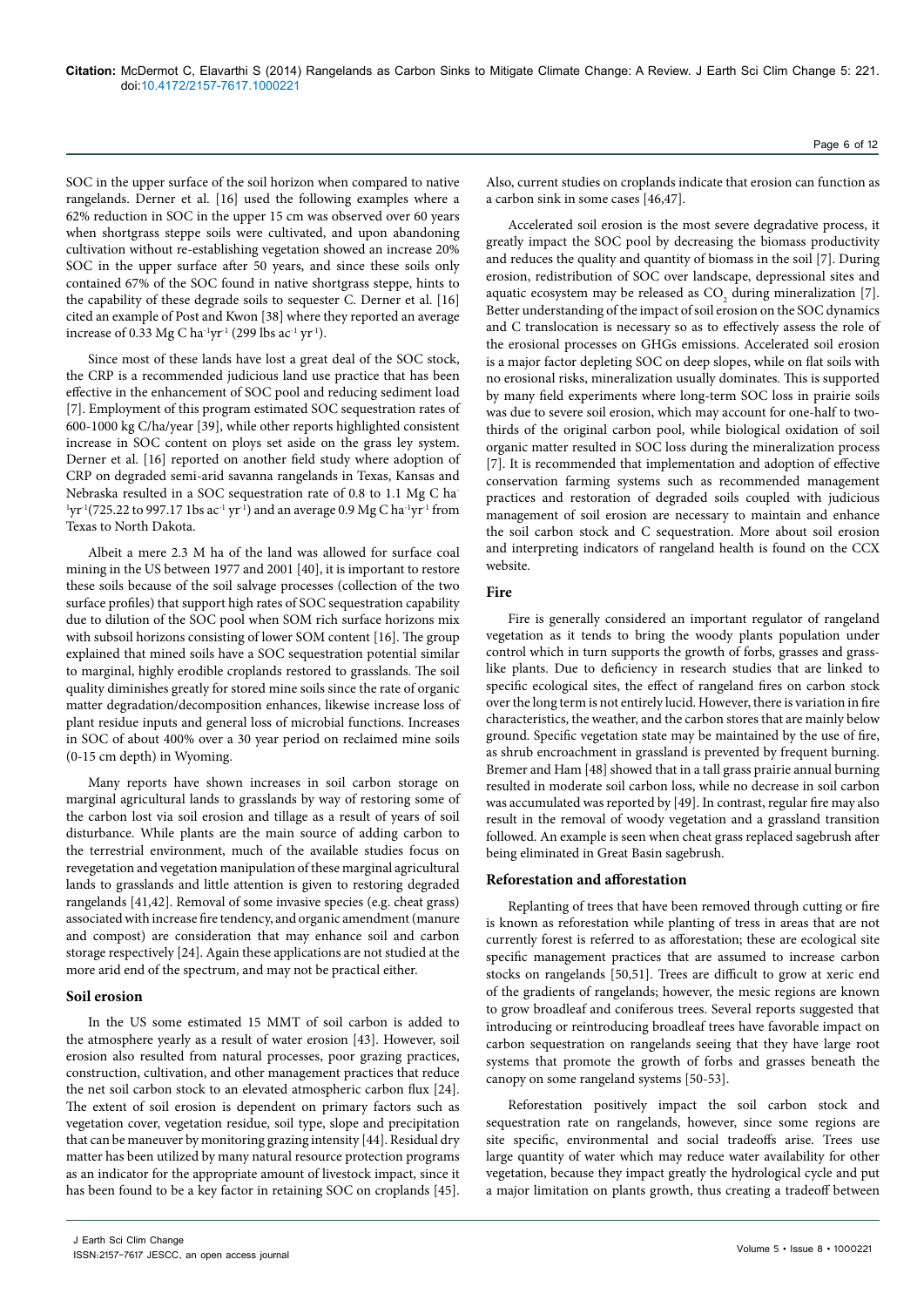water use and carbon fixation [51,54]. They reported that soil type, species, nutrient management and the climate impact the rate and magnitude of carbon sequestration with afforestation and as such may not always positively influence the SOC pool. A study on pastures afforestated with radiate pine (*Pinus radiate*) in New Zealand showed a decrease in the SOC by 15% to a depth of 12-18 cm and concluded that this practice can result in net mineralization of the SOC pool. In another study reforestation of pasture with pine resulted in a decrease in the SOC compared to pasture and eucalyptus plantation [7].

Approximately 60% of each kg of carbon fixed annually returns to the atmosphere during respiration, and transpiring trees use up to 500 kg of water for each kg carbon fixed, this is far more than 1000 times the net carbon gain [24,55]. Also, increasing the density of thick trees may also crowd out some grasses and forbs, and may not compliment grazing management practice or support shrub land or grassland habitats [24]. Therefore management practices that seek to create a balance between vegetation transitions, growth region selective for trees and shrubs and address water scarcity should be areas of relevance. In addition, visual and cultural preferences better align management practices that target promotion of wider biodiversity goals with carbon sequestration [56].

Sites where there is woody vegetation are usually drought and fire prone ecological sites, hence, there are some concerns when it comes to reforestation and afforestation since burning may result in a net carbon lost. Plantation trees such as eucalyptus are fast growing and suppress beneath canopy vegetation through shading, heavy duff and allelopathy, in addition, they are extremely vulnerable to fire. As such, characteristics of the surrounding vegetation, density of woody vegetation and the resulting fuel structure are essential and must be addressed [24].

# **Soil quality and SOC**

Soil affects the vegetation of rangelands since it influences water availability, soil temperature regime, elemental balance, microbial biomass carbon and the activity and species diversity of soil flora and fauna [6,7]. Enhancing the SOC concentration is very important to improving the soil physical, chemical and biological qualities. The size, shape, arrangement of solids and voids, porosity, fluid holding and retention capacity, organic and inorganic substances and ability to accommodate vigorous root growth and development describe the soil structure [57], which determines the soil quality. The soil structure



which is expressed as the degree of stability of aggregates is mediated by the SOC, biota, clay and carbonates, however, their interactions can be synergistic or disruptive to the aggregation process. Also, the SIC contributes significantly to the soil quality by increasing aggregation, especially in arid and semiarid environments. Modification of soil structure through management practices and environmental changes can increase soil carbon sequestration, agronomic productivity, fertility, enhance porosity and water quality [57].

Lal [6] documented that improving soil quality can be achieved by increasing the SOC concentration in poorly managed and maintained soils, the benefits associated with management practices that target increasing the carbon stock includes (Figure 1): (i) Increase soil aggregation and aggregate stability, (ii) increase soil's cation and anion exchange capacity, (iii) reduce crusting, compaction and erosion, (iv) increase buffering capacity and moderation of elemental balance, (v) decrease in losses of soil water through increase water infiltration rate and reduction in evaporation, (vi) improvements in total and macroporosity,(vii) increase microbial biomass C, along with activity and species diversity of soil biota, and (viii) increase methane oxidation capacity, and moderating the rates of nitrification and denitrification. Favorable management practices addressing those crucial factors as well as the climatic variations can result in increased SOC concentration and agronomic productivity.

#### **Impact of climate change on soil organic carbon**

Climate change is one of the most contending abiotic factors that impact soil quality by affecting soil aggregation through alteration in temperature regimes and soil moisture levels, which can cause reorientation of soil particles that at times may be beneficial. Aggregation is usually affected by freeze-thaw cycles in moist, temperate regions [57]. However, changes in temperature and water availability impact the decomposition rates of microbial and biotic activity and species composition in the ecosystem [7,57]. Climatic changes can alter the biomass return to the soil since temperature and moisture changes may affect SOC pool and the physical properties of the soil [7]. Increase respiration and biological activity resulted at warmer temperatures and higher standing stock of SOC at lower temperatures, while frigid and wet soils usually have less available SOC compared to warm and dry soil [57].

Lal [7] documented that a decrease in effective precipitation with increase temperature may cause a decline in the net primary productivity in some regions of the tropics while increasing it in the boreal forest regions. It is estimated that an increase in the average yearly temperature by 1°C is equivalent to a pole ward shift in the vegetation zones by about 200 km, even though the initial effects may be subtle [58,59]. The rate of mineralization is exacerbated with increase temperatures resulting in a decrease in the SOC pool and increasing tendency for erosion. Also regions that are carbon sinks could possible become net carbon sources as a result of the projected temperature increase.

Lal [7] highlighted a study on the impact of climate change on the Mediterranean basin that predicted an average altitudinal shift in the vegetation belt of 500 m with a 3° C rise in temperature. They reported that temperature increases would deplete the SOC pool by 28% in the upper layers in the humid zone, 20% in the sub-humid zone and 15% in the arid zone. In another study, Cheddadi et al. [60] predicted that an increase in the atmospheric  $CO_2$  to 500 ppmv with a correlating temperature increase by 2°C parallel with a reduction in precipitation by 30% could significantly change the Mediterranean vegetation. Rosenzweig and Hillel [61] also provided a comprehensive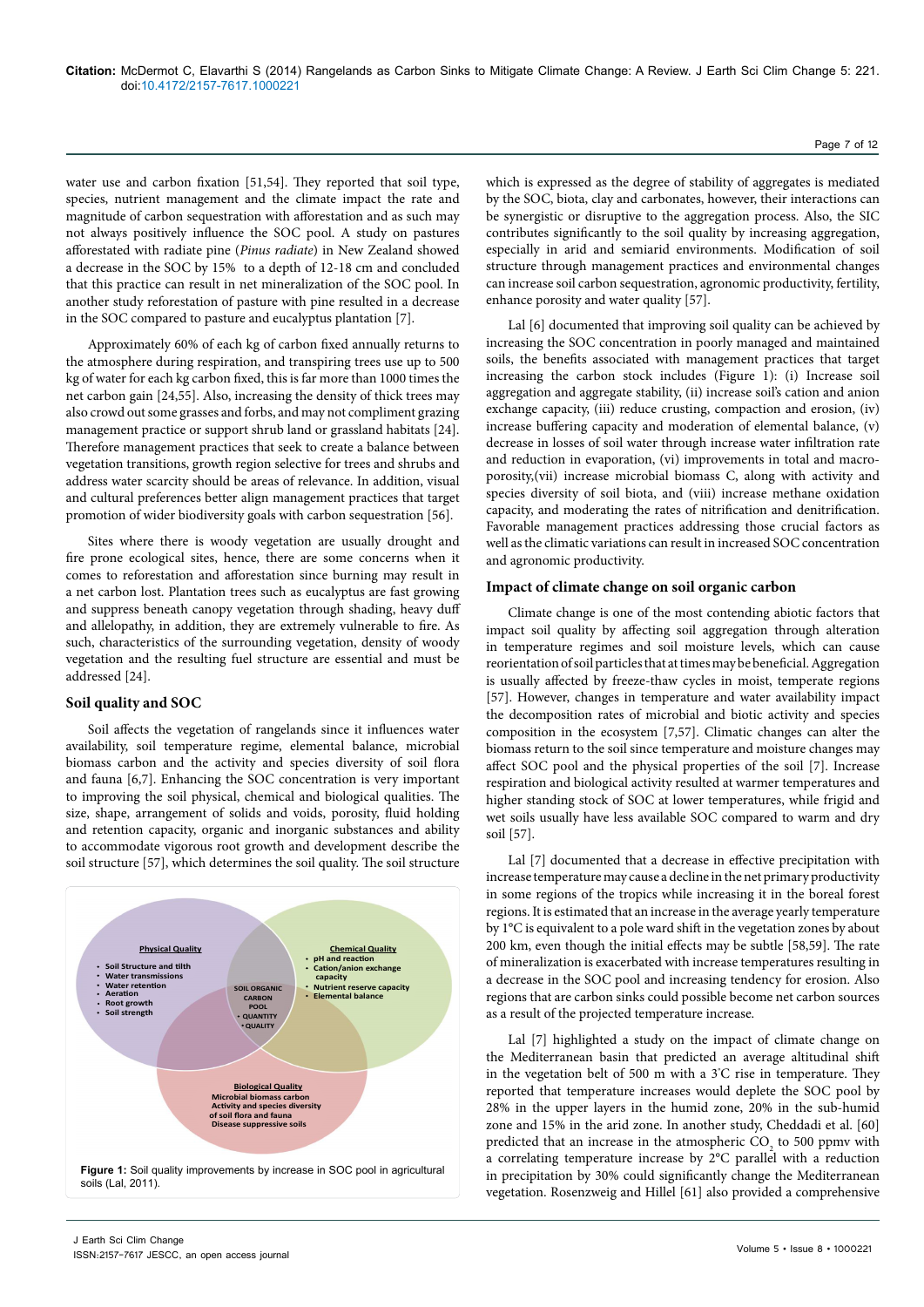review on the impact of climate change on biomass and agronomic production in different ecoregions that could improve the knowledge and understanding of rangelands and climate variations.

Limited rainfall can cause the soil to undergo frequent changes in the moisture regime, resulting in wet-dry cycles that are influenced mainly by the climatic factors. The variation in moisture levels and wet-dry cycles impact soil aggregation by disrupting the swelling clays and only positively impact the soil in the initial stages. Wetting causes clay particles to breakdown, form bridges and coatings while drying [62], thus, decreasing aggregate stability as a result of comminution [63]. Several studies have shown that wet-dry cycles affect the porosity and quantity of POM incorporated into soil aggregates and are crucial in aggregation in soils of arid, semiarid and sub-humid regions [57]. Increase aggregate stability on arid environments can be achieved through factors such as crusting, carbonates, and earthworms; crusting reduces detachment and erosion. Some arid environments soils have increased levels of aggregation and stable micro-aggregation than soils in humid areas (Mediterranean) [57].

Some reports have suggested that management practices such as irrigation; mulching and cover cropping can modify temperature and moisture regimes and moderate the impact of the wet-dry cycles. Notill soils would be exposed to less severe wet-dry cycles due to surface residue protection while amendment of soil with humic substances can reduce slaking or soil breakdown [57].

# **Soil moisture**

Several reports have shown that soil water flow, availability and storage is influenced mainly by the soil structure and texture [57]. The movement of water deeper into soil horizons, increased leaching, improved infiltration and reduced runoff can be achieved when the bypass flow in soil is increased, which is incumbent on the aggregation and the interconnected pores [57]. Nissen and Wander [64] added that water stress in arid conditions could be contributed to by reduced matrix flow. Soil moisture is a very important health parameter on rangelands, especially on arid and semi-arid environments where it is the primary limiting factor. The effect of animal and the period of grazing (i.e., the spatio-temporal impacts) can also account for some of the variations seen in soil moisture, hence, management decisions could impact positively on soil moisture [65].

The SOC pools of the North American Great Plain rangelands have shown increases to a depth of 30 cm with increasing precipitation. However, a report has shown that lower SOC pools, greater root C/ soil C ratios and induced-grazing compositional shift to greater C4 dominance in the semi-arid shortgrass steppe of the Great Plains with respect to grazing were thought to be the reasons for the difference in SOC between the semi-arid and mesic rangelands [16]. The authors further elucidated that the changes in species composition as a result of induced-grazing with respect to changes in soil C in shortgrass steppe were due to magnitude and proportion of fine roots mass in the upper soil horizon [16].

In another field study a negative relationship between C sequestration and mean annual precipitation was observed for the 0-10 cm and 0-30 cm depths of the soil profile across stocking rates [16]. Approximate 440 mm and 600 mm precipitation for the 0-10 cm and 0-30 cm soil depths respectively was the threshold values from which positive to negative C change took place. C sequestration did not increase above these threshold precipitation values and assumed to possibly decrease the SOC [16]. Also in another report, nine long-term grazed and ungrazed

(20-71 years) sites along a semi-mesic precipitation gradient (330-480 mm) in Canada showed no differences for SOC [66]. Authors reasoned that the effect of precipitation on nitrogen turnover and availability may be the controlling factor for transition in C sequestration on semi-arid to mesic environments and the apparent reduction in C sequestration in wet regions is thought to be as result of increased microbial biomass C and N and continuous break down of organic matter resulting in increased nutrient cycling [16].

#### **Nutrient management**

Judicious nutrient management practice is crucial to rangelands soil for C sequestration. The SOC concentration increases to a greater extent with the application of organic manures and compost (integrated nutrient management) than the same quantity of nutrients of commercial inorganic fertilizers [67]. The quantity of humic substances and biomass carbon produced or returned to the soil is dependent on the effects of the fertilizer used, thusly the SOC pool is influenced thereof. This therefore means prudent supply of nutrients (such as nitrates, phosphates and other essential nutrients) must be in balance in the soil so as to enhance the biomass production to appreciable levels that can mitigate elevated atmospheric  $CO<sub>2</sub>$ .

Lal [7] reported from the literatures that increase in SOC concentration can be achieved with long term manure applications, which may also improve soil particle aggregation. He noted that soils that are amended with organic manures are better able to sequester carbon with the application of conservation tillage for longer time. Only 54% of the 820 MMT of manure produced in Europe yearly is being applied to arable lands, yet, it is documented that 100% incorporation of the said manure into arable lands in the European Union could achieve a net sequestration of 6.8 Tg C/year which could mitigate about 0.8% of the 1990  $CO_2$ -C emission for the region [68].

# **Technological Synthesis**

# **Deep root plant breeding**

Active agricultural intervention could further intensify C sequestration to deeper depths through breeding of plants with improved and deeper rooting habits and architectures on rangelands. The soil structure and its steady-state carbon, nutrient and water retention, as well as sustainable production could be improved with breeding of plants with bushy and deeper root systems [69]. Kell [69] reported that breeding strategy can sequester carbon in a steady-state by increasing the rooting depths of grasses and crop plants, but found this to be dependent mainly on its lifetime in different molecular forms in the soil.

It is of the view of a few others that the physico-chemical properties of the soil entirely control root depths and as such breeding of plants with improve root depths or application of genetics might not achieve C sequestration on agricultural lands [69], however, experimental findings oppose this idea [70,71], also several simple gene-base arguments nullify the view. Kell [69] highlighted the findings for two studies; an experiment with same soil but different organisms showed a significant variation in the plant root depths while in another study different cultivars of the same plant in the same soils or growth media revealed plant root depths with a great deal of variation.

Smith [72] reported that increasing the root depths can potentially achieve C sequestration of 0.3- 0.8 Mg C ha<sup>-1</sup>, even though this is a small amount it would be beneficial to the SOC pool just by adding to the sink capacity. Also Lal [7] outlined that the soil once sequestered this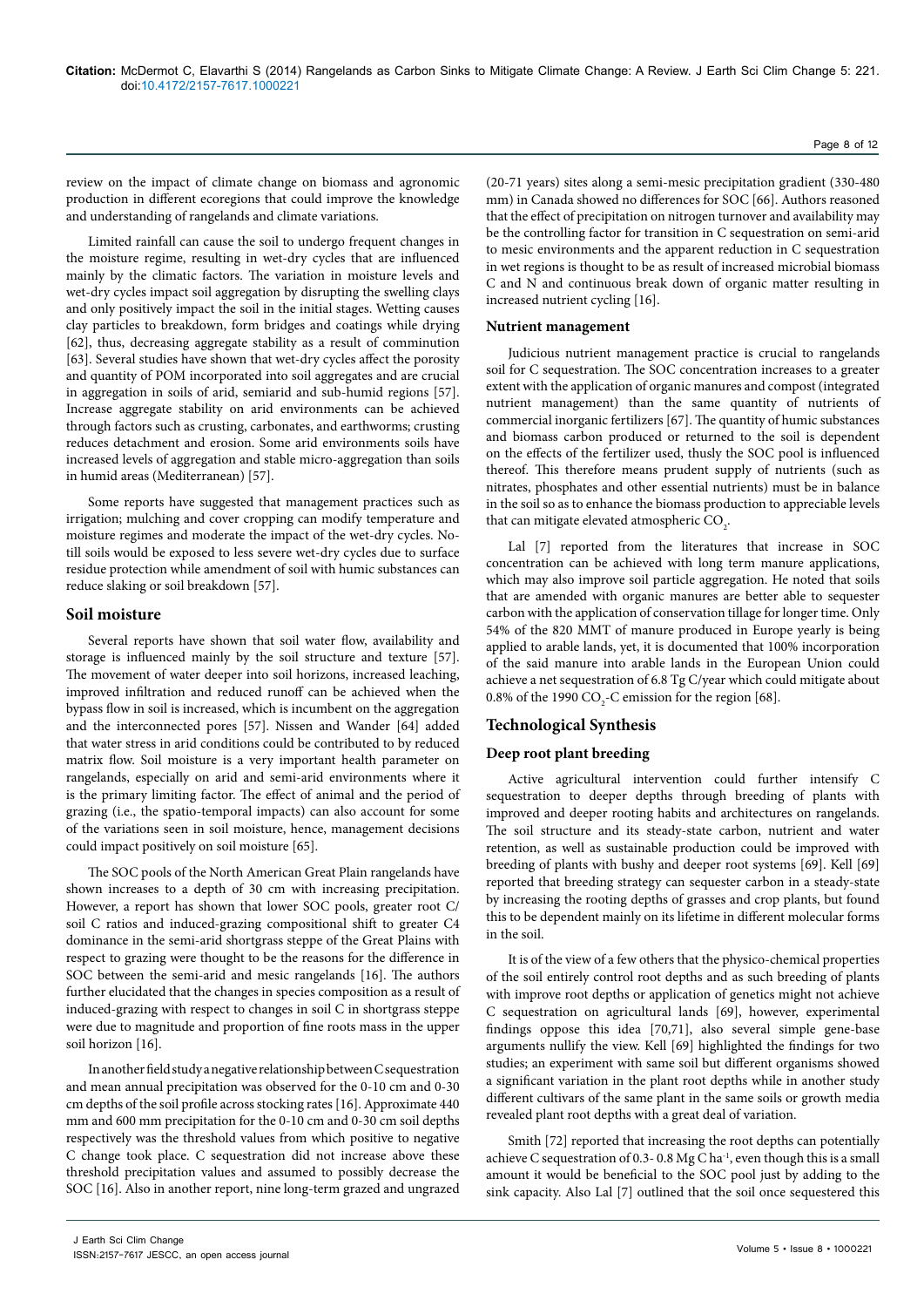**Citation:** McDermot C, Elavarthi S (2014) Rangelands as Carbon Sinks to Mitigate Climate Change: A Review. J Earth Sci Clim Change 5: 221.

the root steady-state depth for 1 m to 2 m can extract substantial amount of  $\mathrm{CO}_2$  from the atmosphere [69]. Rangeland management can seek to incorporate this technology in semi-arid and arid environments to increase C sequestration and improve carbon stock and soil quality.

doi:10.4172/2157-7617.1000221

#### **Root architecture**

The literature has a wealth of articles describing many mutated architectural genes that are responsible for root hair formation, root length, root branching, etc; however, at present there is similarly limited knowledge about the effect of mutations on their characteristics and mode of actions by which they impact the phenotype [69]. Root architecture is also governed by hormonal behaviors from soil organisms and the host plant, and to a lesser extent the physicochemical environment [73,74].

#### **Rooting depth**

Kell [69] highlighted several articles that present considerable opportunities to increase the rooting depth of plant types or cultivars by employing the appropriate breeding strategies. Very importantly, at present there are cultivated agricultural crops that have root system extensions not much beyond 1 m whereas many do hinting to the possibility of breeding this trait [69].

Root length is a customary function of aridity, for example phreatophytes [75], some common long-rooted plants are common to arid regions, albeit this trait mainly relates to the ability to obtain water from deep sources. The idea of whether plants extract water from the soil or add it (hydraulic redistribution) i.e. the root-water-soil dynamics is not fathom [76]. There are supporting evidence that deep root plays a key role in C sequestration [69], soil structural improvement [77], hydrology improvement [78] and improving agronomic productivity due to increase SOC [79].

Kell reviewed studies that documented improved root architecture and plant yield with the application of quantitative trait loci (QTLs), and a number of other plants such as *Panicum virgatum* (switch grass), vetiver (*Chrysopogon zizanoides* L.) and grasses that significantly contribute to C sequestration due to their below-ground biomass. Also there have been at least five widely cultivated crop plants can produce roots beyond 2 m.

### **Perenniality**

Perennials per se typically develop remarkably longer roots than modern domesticated annual crops [80,81], they are model plants to prevent nitrogen runoff [82] and sequester substantial amount of carbon in soil [83]. Perenniality and large root architectures can be separated or coupled for rangeland purposes yet remain uncertainties. However, conservation of flowering times genes between monocots and dicots seem to contribute to perenniality [84,85] unlike root architecture.

#### **Recommended management practices**

Adoption of RMPs coupled with land use change can be a very important technological tool for SOC sequestration [7], and every effort should support the application on rangelands. Restoration of degraded lands and ecosystems, conversion of marginal agricultural soils to restorative lands use and perennial vegetation with the adoption of site-specific RMPs can greatly improve the sink capacity of SOC [7]. Implementation of RMPs prevent tillage-induced soil disturbances, minimizes soil erosion, conserve soil water and return large quantities of root and above-ground biomass to the soil [7]. Crop residues and



biosolids increase the C input and SOC stock [86], conjointly Graham et al. [87] added that biosolids inputs in the surface layer increases SOC. Management of agriculture lands along with the adoption of RMPs has resulted in SOC sequestration through aggregation, humification, translocation in the sub-soil and formation of secondary carbonates [7].

#### **Agricultural practices proposal**

According to Meinhausen et al. [88], to mitigate global temperature rise to 2°C sustainable management of soils of agroecosystems is necessary. The group proposed a technological option (Figure 2) that will aim at improving and innovating agricultural practices that target reduction of gaseous emissions through soil-water-crop management and sequestration emissions by way of land use, farming systems and soil-water-crop management that could result in the reduction of input by half while doubling the productivity and enhancing the soil-ecosystem-social resilience. There is much to be extracted from this technological synthesis for rangeland ecosystem management for increasing the SOC pool and improving soil quality and resilience.

The proposed synthesis for sequestering emissions involves judicious land use, application of appropriate farming systems and management of soil-water-crop, which would results in increase soil, ecosystem and social resilience. Land use through implementation of restorative perennial systems, introduction of species with wide adoption capability, application multiple ecosystem services, conservation of soil, water and nutrients; cover cropping and mulching, ley farming, agroforestry and energy plantation and polyculture are some farming systems proposed; while soil-water-crop management can be achieved through conservation tillage, integrated nutrient management (manure, compost, biological nitrogen fixation, biofertilizer), fertigation, bioplastic film and soil amendments (e.g. biochar) technologies and is prescribed to increase the soil, ecosystem C pools and their residence time (Figure 2) [6].

#### **Soil amendment- Biochar**

Soil biochar amendment is another proposed technological option for increasing SOC pool [89,90]. Biochar is formed from low temperature pyrolysis of biomass in the absence of oxygen to produce charcoal. Sohi et al. [91] reported that soil biochar amendment may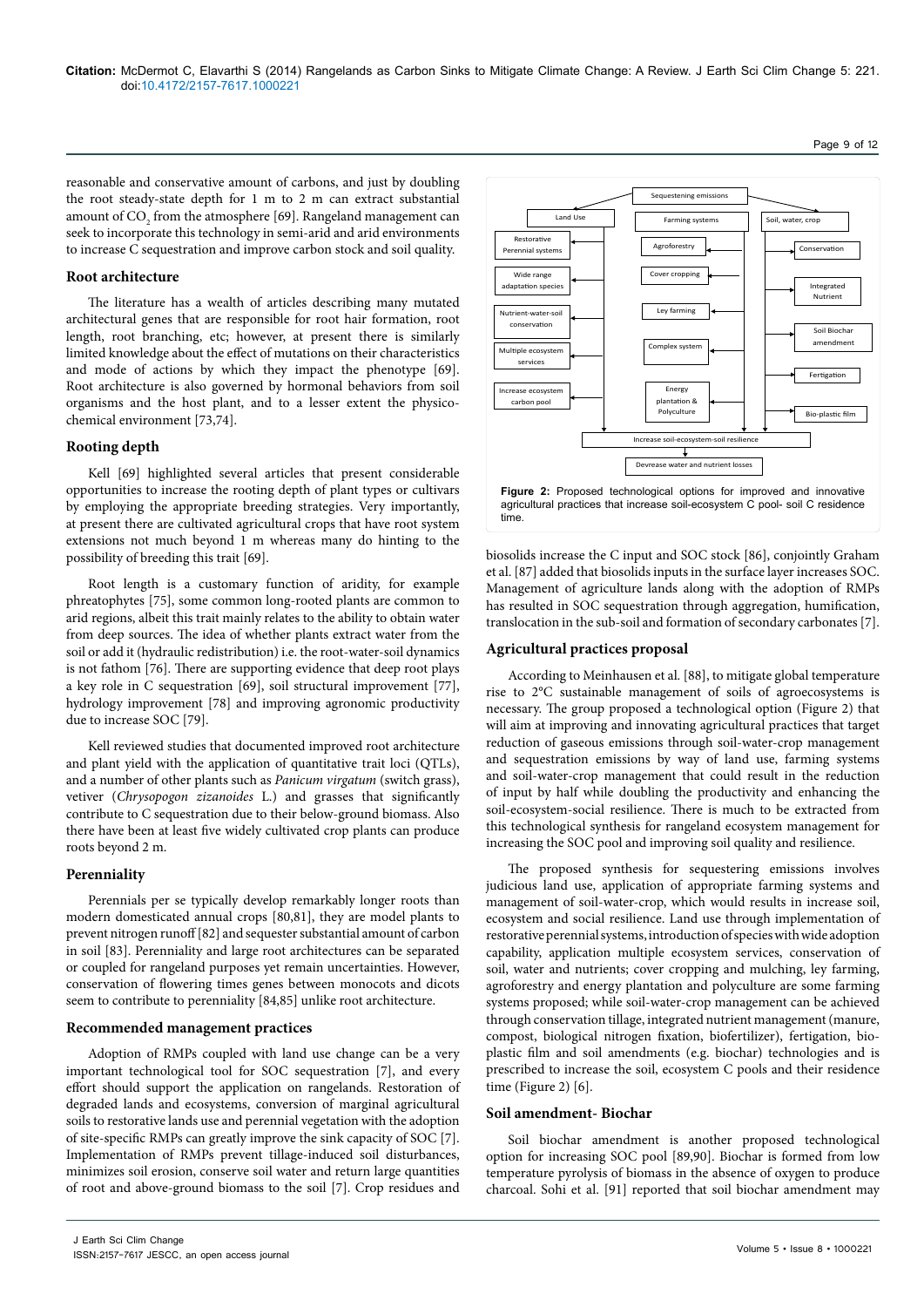sequester 1 billion tons C/yr or more [92]. The literature provided a handful of long term field-based studies that give some reliable data on C sequestration through the application of biochar (2-5 tons ha-1) on grazing and croplands [6].

Lin [90] reported that yard trimming, tree leaves and forest litter are possible feedstock sources to produce biochar but the feedstock source can impact the properties and quality of the biochar obtained, thus, organic waste-based biochar is recommended as it showed high carbon stability, increase soil alkalinity along with excellent water and nutrient holding capacities. Others support the use of soil biochar amendment once it does not involve removal biomass that protect soil surface [14,91,92]. In a field study on soil amended with biochar that was exposed to weathering conditions, the SOC of the soil remained constant throughout the 12 month period hinting to the stability of biochar in amended soil systems [90]. Lin [90] also added that biochar incorporation into top cropland soils can permanently sequester average 98 ton C ha<sup>-1</sup> from the atmosphere via photosynthesis and pyrolysis while reducing the application of chemical fertilizers.

# **Challenges**

The review uncovered some factors that create limitations for rangelands (and other agroecosystems) to sequester carbon at reasonable levels that would make them functionally fulfilling their C sink capacity. It is evident that more research and development priorities is needed to address rangeland ecological dynamics so that there will be better understanding of the ecological sites and the link to 'best fit' ecological models since management in of itself will not reliably increase carbon sequestration especially along the semi-arid and arid gradients of rangelands [24]. Also, management strategies to incorporate protection of carbon stocks already present in soils and rangelands conversion from intensive land use are still limited [24].

There is very little intuitive understanding of the fundamental and functional processes and mechanisms that affect SOC dynamics under normal and varying precipitation patterns on semi-arid and arid ecosystems of rangelands; for example the microbial function and processes, how they are impacted by land management, environment and interactions need to be explored [16]. A controlling factor that affects nutrient cycling (cost and benefits) in the ecosystem is management-environment interactions that if addressed can provide better understanding of climate-plant-soil-microbial interactions when coupled with prescribed land management practices (grazing management) [16].

The CCX voluntary carbon market was abandoned in 2010 [29] because of a number of inconsiderable but very important factors such as insufficient understanding of the C sequestration process on rangelands [30,31], difficulty of sequestering carbon at the arid sites [16], low carbon prices, prediction of the effects of a national carbon tax by the global nature of beef production, the legality of enrolling state-owned lands [26], some ranchers were skeptic of the potentially intrusive obligations and liabilities associated with the carbon market, the motivations behind the notion of climate change and the feeling that the traders, speculators and middlemen would be the ones making the real money [25]. In addition, incentives for enrolling rangelands in mitigation projects were not financially attractive and environmentally proactive in regards to increasing and conserving SOC stocks [24,25].

Lal pointed out that there are concerns about the residence time of carbon sequestered in the soil owing to the projected climate change and increasing anthropogenic activities such as urbanization,

desertification and deforestation and the relevant processes of soil C sequestration (e.g., aggregation, humification and secondary carbonate formation). There are also questions about the possibility of establishing saturation of terrestrial C sink capacity of the world soil too soon, since desertification and soil degradation seem to be happening at a faster rate than soil management or land restoration [6]. Also adoption of RMPs is soil-specific; hence, the soil and biome required developed and validated site-specific technologies, and there is also the need to carry out analysis of the life cycle of RMPs at farms, watersheds, and regional scales so as to assess the net SOC gains due to the concealed C cost associated with RMPs [6].

Breeding plants with deeper root systems can do a lot for carbon sequestration and improving soil quality, however, more study on roots interactions with the soil micro-organisms and invertebrates is found wanting, the genes that are responsible for root development, as well as the effects of the biochemical turnover associated with deeper root plants are still outstanding [69].

# **Opportunities**

The growing interest to find the most appropriate and site-specific land management practices that will seek to increase terrestrial carbon stocks on rangelands can possibly modify government natural resource conservation programs as well as the carbon market policies if it should be re-initiated in the future. Although carbon sequestration on rangeland is a not a permanent solution to the increasing atmospheric  $CO<sub>2</sub>$ , it can extract appreciable amounts, improve the soil quality and resilience and buy us time until an alternative solution to fossil fuel is developed and implemented [7,16].

Carbon sequestration on rangelands is environmentally friendly, inexpensive and natural process of mitigating climate change when compared to other methods, unlike others, the co-benefits of increasing the SOC pool includes improving biodiversity, enhance agronomic productivity, reduce erosional losses, restore degraded lands, improve the quantity and quality of water resources and advance global food security [6].

The carbon credit market was projected to reach \$500 billion in trading by 2020; however, it is believed that with developed policies along with accurate, credible and cost-effective protocols that better reflect rangeland dynamics and the aim of the carbon market, educating ranchers about the carbon sequestration process and increasing the carbon credit prices would make rangeland projects sustainable and successful [25]. The Trigg family was successful in increasing the carbon stocks on some rugged rangelands by transitioning the land to more sustainable, carbon-oriented forms of ranching and was one of the few to earn an income from selling the carbon credits and as such, insight can be garnered from the experience if future carbon markets should re-initiated [29].

#### **References**

- 1. [IPCC \(2007a\) Climate Change 2007: The Physical Science Basis. Working](http://www.ipcc.ch/publications_and_data/ar4/wg1/en/contents.html)  [Group I. Cambridge University Press, Cambridge, UK.](http://www.ipcc.ch/publications_and_data/ar4/wg1/en/contents.html)
- 2. [Girard JE \(2014\) Global warming and climate change: Principles of Environment](http://www.jblearning.com/catalog/9781449693527/)  [Chemistry. \(3rd edn\), Jones & Barlett Learning, LLC, Burlington, MA.](http://www.jblearning.com/catalog/9781449693527/)
- 3. [IPCC \(2007b\) Climate Change 2007: Impacts, Adaptation and Vulnerability.](http://www.ipcc.ch/pdf/assessment-report/ar4/wg2/ar4_wg2_full_report.pdf)  [Working Group II Contribution to the 4th Assessment Report. Cambridge](http://www.ipcc.ch/pdf/assessment-report/ar4/wg2/ar4_wg2_full_report.pdf)  [University Press, Cambridge, UK.](http://www.ipcc.ch/pdf/assessment-report/ar4/wg2/ar4_wg2_full_report.pdf)
- 4. [Post E, Forchhammer MC, Bret-Harte MS, Callaghan TV, Christensen TR, et](http://www.sciencemag.org/content/325/5946/1355)  [al. \(2009\) Ecological dynamics across the arctic associated with recent climate](http://www.sciencemag.org/content/325/5946/1355)  [change. Sci 325: 1355-1358.](http://www.sciencemag.org/content/325/5946/1355)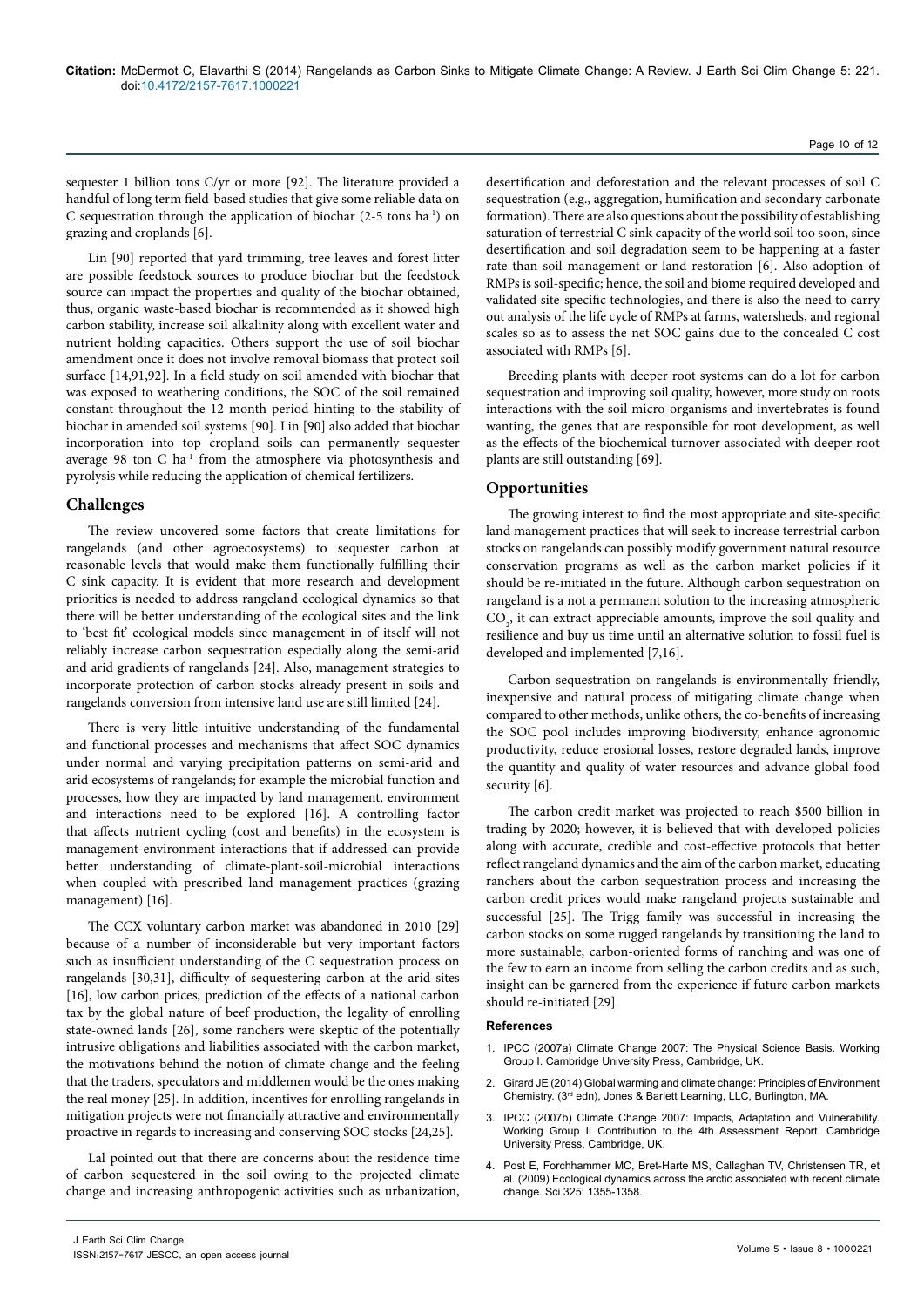- 5. [Havstad K, Peters D, Allen-Diaz B, Bartolome J, Bestelmeyer B, et al. \(2009\)](http://agrilifecdn.tamu.edu/briske/files/2013/01/RangelandResourcesUSBC09_4.pdf) [The Western United States Rangelands: A Major Resource 75-93. In: Wedin](http://agrilifecdn.tamu.edu/briske/files/2013/01/RangelandResourcesUSBC09_4.pdf) [WF, Fales SL \[edn.\] Grasslands: Quietness and Strength for a New American](http://agrilifecdn.tamu.edu/briske/files/2013/01/RangelandResourcesUSBC09_4.pdf) [Agriculture. Soil Science Society of America, Madison, WI, USA.](http://agrilifecdn.tamu.edu/briske/files/2013/01/RangelandResourcesUSBC09_4.pdf)
- 6. [Lal R \(2011\) Sequestering carbon in soils of agro-ecosystems. Food Policy](http://www.sciencedirect.com/science/article/pii/S0306919210001454) [36: S33-S39.](http://www.sciencedirect.com/science/article/pii/S0306919210001454)
- 7. [Lal R \(2004\) Soil carbon sequestration to mitigate climate change. Geoderma](http://www.sciencedirect.com/science/article/pii/S0016706104000266)  $123 \cdot 1 - 22$
- 8. [Schuman GE, Janzen HH, Herrick JE \(2002\) Soil carbon dynamics and](http://www.nrel.colostate.edu/ftp/conant/afri/wiki/Carbon_sequestration_rangelands_Schuman.pdf) [potential carbon sequestration by rangelands. Environ Pollut 116: 391-396.](http://www.nrel.colostate.edu/ftp/conant/afri/wiki/Carbon_sequestration_rangelands_Schuman.pdf)
- 9. [Neely C, Bunning S, Wilkes A \(edn\) \(2009\) Review of evidence on drylands](ftp://ftp.fao.org/docrep/fao/012/i1135e/i1135e00.pdf) [pastoral systems and climate change: Implications and opportunities for](ftp://ftp.fao.org/docrep/fao/012/i1135e/i1135e00.pdf) [mitigation and adaptation. FAO, Rome, Italy.](ftp://ftp.fao.org/docrep/fao/012/i1135e/i1135e00.pdf)
- 10. [Follett RF, Kimble JM, Lal R \[eds.\] \(2001a\) The potential of U.S. grazing lands](http://eco.ibcas.ac.cn/group/baiyf/pdf/gxzy/9_The_Potential_of_U.S._Grazing_Lands_to_Sequester_Carbon_and_Mitigate_the_Greenhouse_Effect.pdf) [to sequester carbon and mitigate the greenhouse effect. Lewis Publishers:](http://eco.ibcas.ac.cn/group/baiyf/pdf/gxzy/9_The_Potential_of_U.S._Grazing_Lands_to_Sequester_Carbon_and_Mitigate_the_Greenhouse_Effect.pdf) [Boca Raton, FL, USA 442.](http://eco.ibcas.ac.cn/group/baiyf/pdf/gxzy/9_The_Potential_of_U.S._Grazing_Lands_to_Sequester_Carbon_and_Mitigate_the_Greenhouse_Effect.pdf)
- 11. [EIA \[Department of Energy Information Administration\] \(2008\) Emissions of](http://www.eia.gov/environment/emissions/ghg_report/pdf/0573%282009%29.pdf) [greenhouse gases report. Report No. DOE/EIA-0573, Washington D.C, USA.](http://www.eia.gov/environment/emissions/ghg_report/pdf/0573%282009%29.pdf)
- 12. Batjes NH (1999) Management Options for Reducing  $CO<sub>2</sub>$  Concentrations [in the Atmosphere by Increasing Carbon Sequestration in the Soil. ISRIC,](http://www.isric.org/sites/default/files/NRP410200031.pdf) [Wageningen, The Netherlands.](http://www.isric.org/sites/default/files/NRP410200031.pdf)
- 13. [Fargione J, Hill J, Tilman D, Polasky S, Hawthorne P \(2008\) Land clearing and](http://www.sciencemag.org/content/319/5867/1235.short) [biofuel carbon debt. Sci 319: 1235-1238.](http://www.sciencemag.org/content/319/5867/1235.short)
- 14. [Molina M, Zaelke D, Sarma KM, Anderson SO, Ramanathan V, et al. \(2009\)](http://www.pnas.org/content/106/49/20616.abstract) [Reducing abrupt climate change risk using the Montreal protocol and other](http://www.pnas.org/content/106/49/20616.abstract) regulatory actions to complement cut in CO<sub>2</sub> emissions. PNAS 106: 20616-[20621.](http://www.pnas.org/content/106/49/20616.abstract)
- 15. [Balogh JS, Czobel S, Foti Z, Nagy O, Szirmai E, et al. \(2005\) The influence](http://www.experts.scival.com/hungary/pubDetail.asp?t=pm&id=17244370834&n=J.+Balogh&u_id=112&oe_id=1&o_id=7) [of drought on carbon balance in loess grassland. Cereal Res Commun 33:](http://www.experts.scival.com/hungary/pubDetail.asp?t=pm&id=17244370834&n=J.+Balogh&u_id=112&oe_id=1&o_id=7) [149-152.](http://www.experts.scival.com/hungary/pubDetail.asp?t=pm&id=17244370834&n=J.+Balogh&u_id=112&oe_id=1&o_id=7)
- 16. [Derner JD, Schuman GE \(2007\) Carbon sequestration and rangelands: a](http://www.jswconline.org/content/62/2/77.abstract) [synthesis of land management and precipitation effects. J Soil Water Conserv](http://www.jswconline.org/content/62/2/77.abstract) [62: 77-85.](http://www.jswconline.org/content/62/2/77.abstract)
- 17. [Bronick CJ, Lal R \(2005\) Soil structure and management: a review. Geoderma](http://www.sciencedirect.com/science/article/pii/S0016706104000898) [124: 3-22.](http://www.sciencedirect.com/science/article/pii/S0016706104000898)
- 18. [Jastrow JD, Miller RM \(1998\) Soil aggregate stabilization and carbon](http://www.osti.gov/scitech/biblio/464188) [sequestration: Feedbacks through organomineral associations 207-223. In:](http://www.osti.gov/scitech/biblio/464188) [Lal R, Kimble J, Follett R, Stewart BA \(edn\) Advances in Soil Science: Soil](http://www.osti.gov/scitech/biblio/464188) [Processes and the Carbon Cycle. CRC Press: Boca Raton, FL, USA.](http://www.osti.gov/scitech/biblio/464188)
- 19. Walkley A, Black IA (1934) An examination of the Degtjareff method for determining organic carbon in soils: Effect of variations in digestion conditions and of inorganic soil constituents. Soil Sci 63: 251-263.
- 20. [Fynn AJ, Alvarez P, Brown JR, George MR, Kustin C, et al. \(2009\) Soil Carbon](http://globalrangelands.org/dlio/56686) [Sequestration in U.S. Rangelands: Issue paper for protocol development.](http://globalrangelands.org/dlio/56686) [Environmental Defense Fund, NY, U.S.A.](http://globalrangelands.org/dlio/56686)
- 21. Wilke BM (2005) Determination of chemical and physical soil properties. In: Margesin R, Schinner F (edn) Manual for soil analysis: monitoring and assessing soil bioremediation, XVI 47-96. Springer: New York, NY, USA.
- 22. [Schuman GE, Herrick JE, Janzen HH \(2001\) The dynamics of soil carbon](http://eco.ibcas.ac.cn/group/baiyf/pdf/gxzy/9_The_Potential_of_U.S._Grazing_Lands_to_Sequester_Carbon_and_Mitigate_the_Greenhouse_Effect.pdf) [in rangelands. In: Follett RF, Kimble JM, Lal R \(edn\), The Potential of U. S.](http://eco.ibcas.ac.cn/group/baiyf/pdf/gxzy/9_The_Potential_of_U.S._Grazing_Lands_to_Sequester_Carbon_and_Mitigate_the_Greenhouse_Effect.pdf) [Grazing Lands to Sequester Carbon and Mitigate the Greenhouse Effect 401–](http://eco.ibcas.ac.cn/group/baiyf/pdf/gxzy/9_The_Potential_of_U.S._Grazing_Lands_to_Sequester_Carbon_and_Mitigate_the_Greenhouse_Effect.pdf) [430, Lewis Publishers, Boca Raton, FL.](http://eco.ibcas.ac.cn/group/baiyf/pdf/gxzy/9_The_Potential_of_U.S._Grazing_Lands_to_Sequester_Carbon_and_Mitigate_the_Greenhouse_Effect.pdf)
- 23. [Pattanayak SK, McCarl BA, Sommer AJ, Murray BC, Bondelid T \(2005\) Water](http://link.springer.com/article/10.1007%2Fs10584-005-5925-0) [quality co-effects of greenhouse gas mitigation in US agriculture. Climatic](http://link.springer.com/article/10.1007%2Fs10584-005-5925-0) Change [71: 341-372.](http://link.springer.com/article/10.1007%2Fs10584-005-5925-0)
- 24. [Booker K, Huntsinger L, Bartolome JW, Sayre NF, Stewart W \(2013\) What can](http://www.sciencedirect.com/science/article/pii/S0959378012001148) [ecological science tell us about opportunities for carbon sequestration on arid](http://www.sciencedirect.com/science/article/pii/S0959378012001148) [rangelands in the United States? Global Environ Change 23: 240-251.](http://www.sciencedirect.com/science/article/pii/S0959378012001148)
- 25. [De Steiguer JE, Brown JR, Thorpe J \(2008\) Contributing to the mitigation of](http://www.farmland.org/programs/environment/workshops/documents/Mitigation.pdf) [climate change using rangeland management. Rangelands 30: 7-11.](http://www.farmland.org/programs/environment/workshops/documents/Mitigation.pdf)
- 26. [Norgaard RB \(2009\) Ecosytem services: from eye-opening metaphor to](http://www.sciencedirect.com/science/article/pii/S0921800909004583) [complexity blinder. Ecol Econ 69: 1219-1227.](http://www.sciencedirect.com/science/article/pii/S0921800909004583)
- 27. [Cook SL, Ma Z \(2014\) Carbon sequestration and private rangelands: Insights](http://www.sciencedirect.com/science/article/pii/S0264837713001907) [from Utah landowners and implications for policy development. Land Use](http://www.sciencedirect.com/science/article/pii/S0264837713001907) [Policy 36: 522-532.](http://www.sciencedirect.com/science/article/pii/S0264837713001907)
- 28. <http://www.chicagoclimatex.com/content.jsf?id=1101>.
- 29. [Gosnell H, Robinson MN, Charnley S \(2011\) Profiting From the Sale of Carbon](http://ceoas.oregonstate.edu/people/files/gosnell/Gosnell et al 2011 Trigg Ranch Case Study.pdf)  [Offsets: A Case Study of the Trigg Ranch. Rangelands 33: 25-29.](http://ceoas.oregonstate.edu/people/files/gosnell/Gosnell et al 2011 Trigg Ranch Case Study.pdf)
- 30. [Cheatum M, Casey F, Alvarez P, Parkhurst B \(2011\) Payments for ecosystem](http://www.carangeland.org/images/payments_for_ecosystem_services_a_california_rancher_perspective.pdf)  [services: A California rancher perspective. Conservation Economics White](http://www.carangeland.org/images/payments_for_ecosystem_services_a_california_rancher_perspective.pdf)  [Paper. Conservation Economics and Finance Program. Defenders of Wildlife,](http://www.carangeland.org/images/payments_for_ecosystem_services_a_california_rancher_perspective.pdf)  [Washington, D.C.](http://www.carangeland.org/images/payments_for_ecosystem_services_a_california_rancher_perspective.pdf)
- 31. [Ma Z, Coppock DL \(2012\) Perceptions of Utah ranchers towards carbon](http://www.pubfacts.com/detail/22831793/Perceptions-of-Utah-ranchers-toward-carbon-sequestration:-policy-implications-for-US-rangelands.)  [sequestration: implications for programs and policies. J Environ Manage 111:](http://www.pubfacts.com/detail/22831793/Perceptions-of-Utah-ranchers-toward-carbon-sequestration:-policy-implications-for-US-rangelands.)  [78-86.](http://www.pubfacts.com/detail/22831793/Perceptions-of-Utah-ranchers-toward-carbon-sequestration:-policy-implications-for-US-rangelands.)
- 32. [Milder JC, Scherr SJ, Bracer C \(2010\) Trends and future potential of payment](http://www.ecologyandsociety.org/vol15/iss2/art4/)  [for ecosystem services to alleviate rural poverty in developing countries. Ecol](http://www.ecologyandsociety.org/vol15/iss2/art4/)  [Soc 15: 4.](http://www.ecologyandsociety.org/vol15/iss2/art4/)
- 33. [Sommerville MM, Jones JPG, Milner-Gulland EJ \(2009\) A revised conceptual](http://www.ecologyandsociety.org/vol14/iss2/art34/)  [framework for payments for environmental services. Ecol Soc 14: 34.](http://www.ecologyandsociety.org/vol14/iss2/art34/)
- Kosoy N, Corbera E (2010) Payments for ecosystem services as commodity [fetishism. Ecol Econ 69: 1228-1236.](http://www.sciencedirect.com/science/article/pii/S0921800909004510)
- 35. [Schuman GE, Ingram LJ, Stahl PD, Vance GF \(2005\) Dynamics of long-term](http://books.google.co.in/books?id=CtD-6CPdZCgC&pg=PA590&lpg=PA590&dq=Dynamics+of+long-term+carbon+sequestration+on+rangelands+in+the+western+USA.&source=bl&ots=LWe5zRn-58&sig=TKy1MlAQChh1tvx4Bi3LtSWa2Dg&hl=en&sa=X&ei=5REgVIGsE8fGuASqjoH4BA&ved=0CB4Q6AEwAA#v=onepage&q=Dynamics of long-term carbon sequestration on rangelands in the western USA.&f=false)  carbon sequestration on rangelands in the western USA. In: 20<sup>th</sup> International [Grassland Congress, Dublin, Ireland.](http://books.google.co.in/books?id=CtD-6CPdZCgC&pg=PA590&lpg=PA590&dq=Dynamics+of+long-term+carbon+sequestration+on+rangelands+in+the+western+USA.&source=bl&ots=LWe5zRn-58&sig=TKy1MlAQChh1tvx4Bi3LtSWa2Dg&hl=en&sa=X&ei=5REgVIGsE8fGuASqjoH4BA&ved=0CB4Q6AEwAA#v=onepage&q=Dynamics of long-term carbon sequestration on rangelands in the western USA.&f=false)
- 36. [Briske DD, Derner JD, Brown JR, Fuhlendorf SD, Teague WR, et al. \(2008\)](http://ext100.wsu.edu/kittitas/wp-content/uploads/sites/19/2013/07/Briske-Teague-Havstad-2008-rotational-grazing-on-rangelands1.pdf)  [Rotational grazing on rangelands: reconciliation of perception and experimental](http://ext100.wsu.edu/kittitas/wp-content/uploads/sites/19/2013/07/Briske-Teague-Havstad-2008-rotational-grazing-on-rangelands1.pdf)  [evidence. Rangeland Ecol Manage 61: 3-17.](http://ext100.wsu.edu/kittitas/wp-content/uploads/sites/19/2013/07/Briske-Teague-Havstad-2008-rotational-grazing-on-rangelands1.pdf)
- 37. [Silver WL, Ryals R, Eviner V \(2010\) Soil carbon pools in California's annual](http://www.bioone.org/doi/abs/10.2111/REM-D-09-00106.1?journalCode=rama)  [grassland ecosystems. Rangeland Ecol Manage 63: 128-136.](http://www.bioone.org/doi/abs/10.2111/REM-D-09-00106.1?journalCode=rama)
- 38. [Post WM, Kwon KC \(2000\) Soil carbon sequestration and land use change:](http://www.esd.ornl.gov/~wmp/PUBS/post_kwon.pdf)  [processes and potential. Global Change Bio 6: 317-327.](http://www.esd.ornl.gov/~wmp/PUBS/post_kwon.pdf)
- 39. Follett RF, Pruessner EG, Samson-Liebig SE, Kimble JM, Waltman SW (2001b) Carbon sequestration under the Conservation Reserve Program in the historic grasslands of the United States of America. In: Lal R (edn) Soil Carbon Sequestration and the Greenhouse Effect. Soil Science Society of America Special Publication 57. American Society of Agronomy, Madison, WI.
- 40. Galetovic J (2005) Personal communication.
- 41. [Diaz D, Charnley S, Gosnell H \(2009\) Engaging Western landowners in climate](http://www.fs.fed.us/pnw/pubs/pnw_gtr801.pdf)  [change mitigation: a guide to carbon-oriented forest and range management](http://www.fs.fed.us/pnw/pubs/pnw_gtr801.pdf)  [and carbon market opportunities. USDA Forest Service, Pacific Northwest](http://www.fs.fed.us/pnw/pubs/pnw_gtr801.pdf)  [Research Station, General Technical Report 801, Portland, OR, USA.](http://www.fs.fed.us/pnw/pubs/pnw_gtr801.pdf)
- 42. [Derner JD, Schuman GE, Jawson M, Shafer SR, Morgan JA, et al. \(2005\)](http://www.ars.usda.gov/SP2UserFiles/person/1354/22.Derneretal-Rangelandsglobalchangearticle2005.pdf)  [USDA-ARS global change research on rangelands and pasturelands.](http://www.ars.usda.gov/SP2UserFiles/person/1354/22.Derneretal-Rangelandsglobalchangearticle2005.pdf)  [Rangelands 27: 36-42.](http://www.ars.usda.gov/SP2UserFiles/person/1354/22.Derneretal-Rangelandsglobalchangearticle2005.pdf)
- 43. [Lal R, Kimble JM, Follett RF, Cole CV \(1999\) The Potential of U.S. Cropland](http://www.crcpress.com/product/isbn/9781575041124)  [to Sequester Carbon and Mitigate the Greenhouse Effect. Environ Sci Policy](http://www.crcpress.com/product/isbn/9781575041124)  [2: 177-185.](http://www.crcpress.com/product/isbn/9781575041124)
- 44. Bartolome JW, Frost WE, McDougald NK, Connor JM (2006) rev. ed. California Guidelines for Residual Dry Matter (RDM) Management on Coastal and Foothill Annual Rangelands. Univ Calif Div Agric Nat Res Rangeland Manage Series Pub 8092, Oakland, CA.
- 45. [Subak S \(2000\) Agricultural soil carbon accumulation in North America:](http://www.sciencedirect.com/science/article/pii/S0959378000000261)  [considerations for climate policy. Global Environ Change-Human Policy](http://www.sciencedirect.com/science/article/pii/S0959378000000261)  Dimensions 10: 185-195
- 46. [Van Oost K, Quine TA, Govers G, de Gryze S, Six J, et al. \(2007\) The impact of](http://www.sciencemag.org/content/318/5850/626.abstract)  [agricultural soil erosion on the global carbon cycle. Sci 318: 626-629.](http://www.sciencemag.org/content/318/5850/626.abstract)
- 47. [Harden JW, Berhe AA, Torn M, Harte J, Liu S, et al. \(2008\) Soil erosion: Data](http://www.sciencemag.org/content/320/5873/178.citation)  [say C sink. Sci 320: 178-179.](http://www.sciencemag.org/content/320/5873/178.citation)
- 48. [Bremer DJ, Ham JM \(2010\) Net carbon fluxes over burned and unburned](http://www.srmjournals.org/doi/abs/10.2111/REM-D-09-00010.1)  [native tallgrass prairie. Rangeland Ecol Manage 63: 72-81.](http://www.srmjournals.org/doi/abs/10.2111/REM-D-09-00010.1)
- 49. [Fornara DA, Tilman D \(2008\) Plant functional composition influences rates of](http://onlinelibrary.wiley.com/doi/10.1111/j.1365-2745.2007.01345.x/abstract)  [soil carbon and nitrogen accumulation. J Ecol 96: 314-322.](http://onlinelibrary.wiley.com/doi/10.1111/j.1365-2745.2007.01345.x/abstract)
- 50. [Morgan JA, Follett RF, Allen LH, Del Grosso S, Derner JS, et al. \(2010\)](http://www.fluxfarm.com/uploads/3/1/6/8/3168871/carbon_sequestration_in_agricultural_lands.pdf)  [Carbon sequestration in agricultural lands of the United States. J Soil Water](http://www.fluxfarm.com/uploads/3/1/6/8/3168871/carbon_sequestration_in_agricultural_lands.pdf)  [Conservation 65: 6A-13A.](http://www.fluxfarm.com/uploads/3/1/6/8/3168871/carbon_sequestration_in_agricultural_lands.pdf)
- 51. [Jackson RB, Jobba´gy EG, Avissar R, Roy SB, Barrett DJ \(2005\) Trading water](http://www.sciencemag.org/content/310/5756/1944.full)  [for carbon with biological carbon sequestration. Sci 310: 1944-1947.](http://www.sciencemag.org/content/310/5756/1944.full)